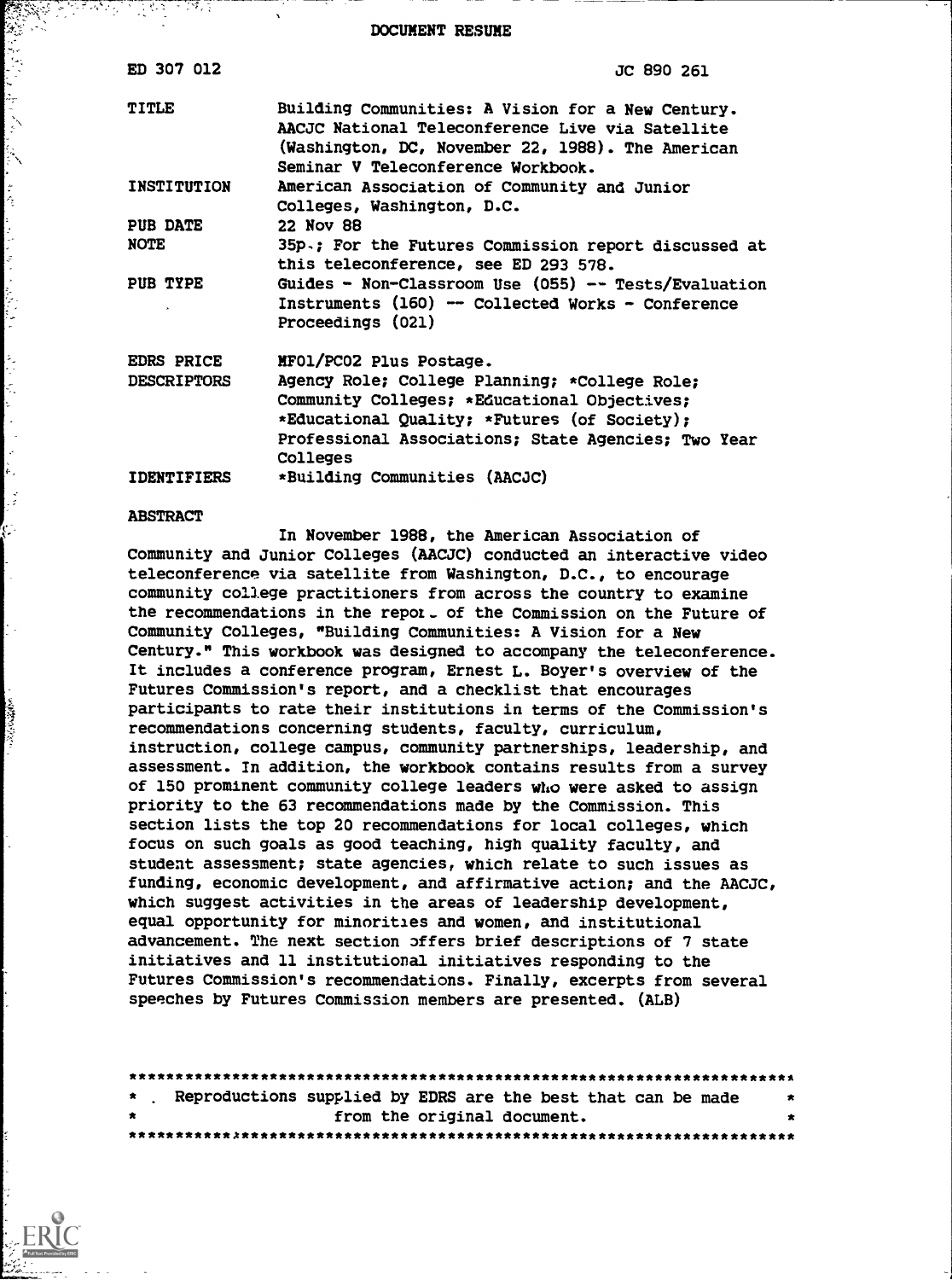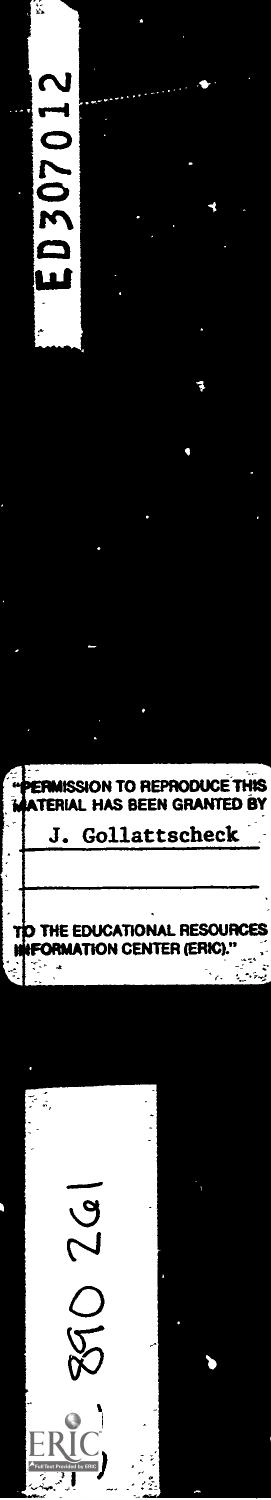

# Teleconference Workbook

American Association of Community and Junior Colleges National Center for Higher Education One Dupont Circle, N.W., Suite 410 Washington, D.C. 20036 (202) 293-7050

0 Copyright 1988 American Association of Community and Junior Colleges All Rights reserved.

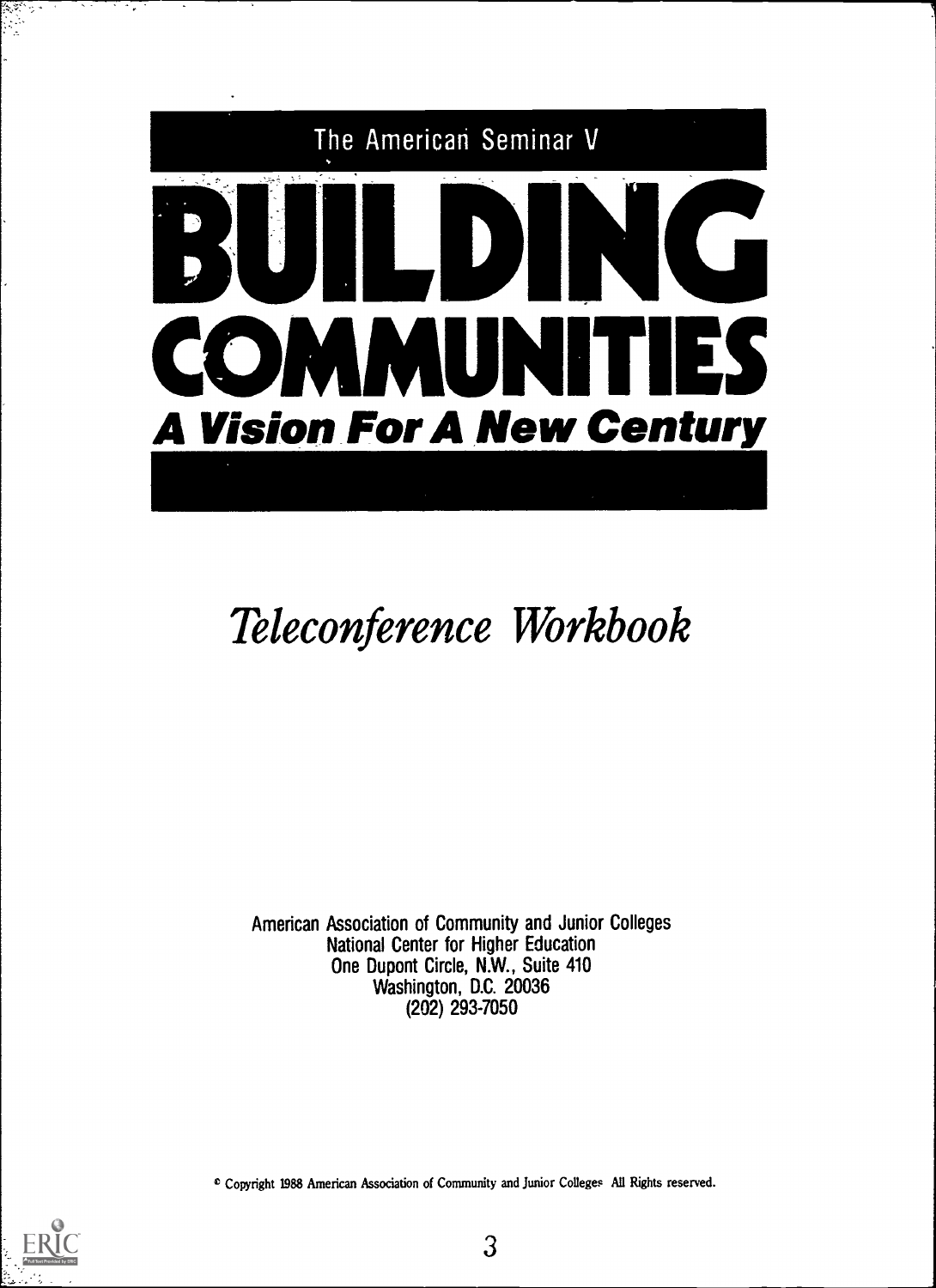#### Teleconference Workbook prepared by:

Eisenberg Associates 1724 Massachusetts Avenue, N.W., Suite 300 Washington, D.C. 20036 (202) 857-0579



 $\overline{\mathbf{4}}$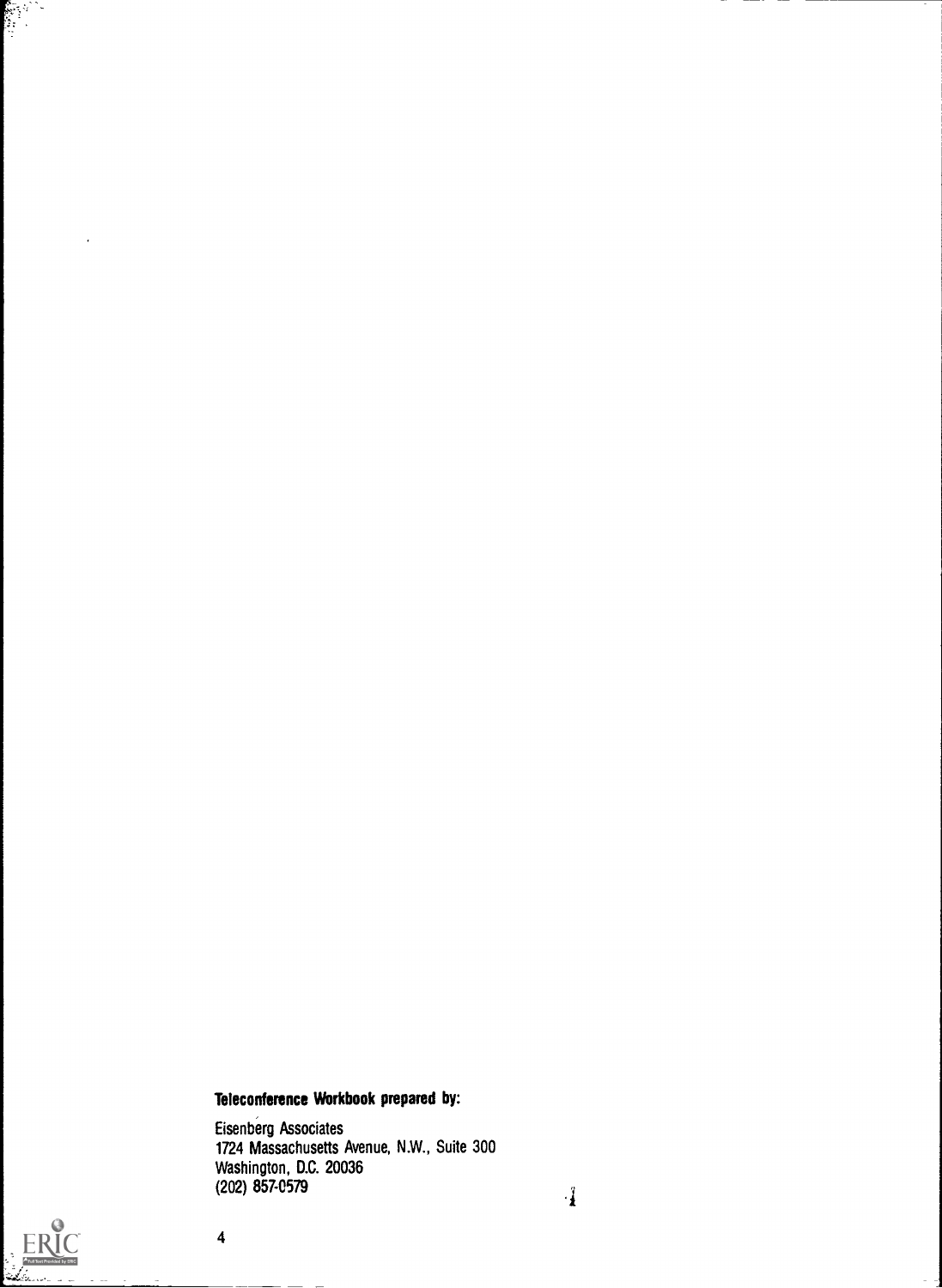# THE AMERICAN SEMINAR V BUILDING **BUILDING COMMU** A Vision For A New Century

## Welcome to the Teleconference

oday you and your colleagues are joining with your counterparts at community, technical, and junior colleges across the country to participate in this interactive "faculty meeting" by satellite. The purpose of this American Seminar V is to examine the recommendations in the report of the Commission on the Future of Community Colleges, Building Communities: A Vision For A New Century, in terms of their implications for how community colleges can best serve the nation's needs in the years ahead.

Through interactive dialogue between Commission members and participating community colleges, teleconference discussion, moderated by AACJC president Dale Parnell, will concentrate on how and why the Futures Commission determined the recommendations and challenges set out within the Building Communities report.

The teleconference goal is to set the stage for individual colleges to chart their own courses through the decade of the 1990s and into the 21st century... .to develop their own action agendas for follow-through on the range of challenges presented by the Commission...and to do so based upon understanding the importance of their actions to their community and to the nation.

Following the national telecast, participants at conege downlink sites will continue to discuss the Futures Commission recommendations from the unique perspectives of their own institutions. This Building Communities Teleconference Workbook is provided as a resource for that dialogue and subsequent actions.



 $\overline{5}$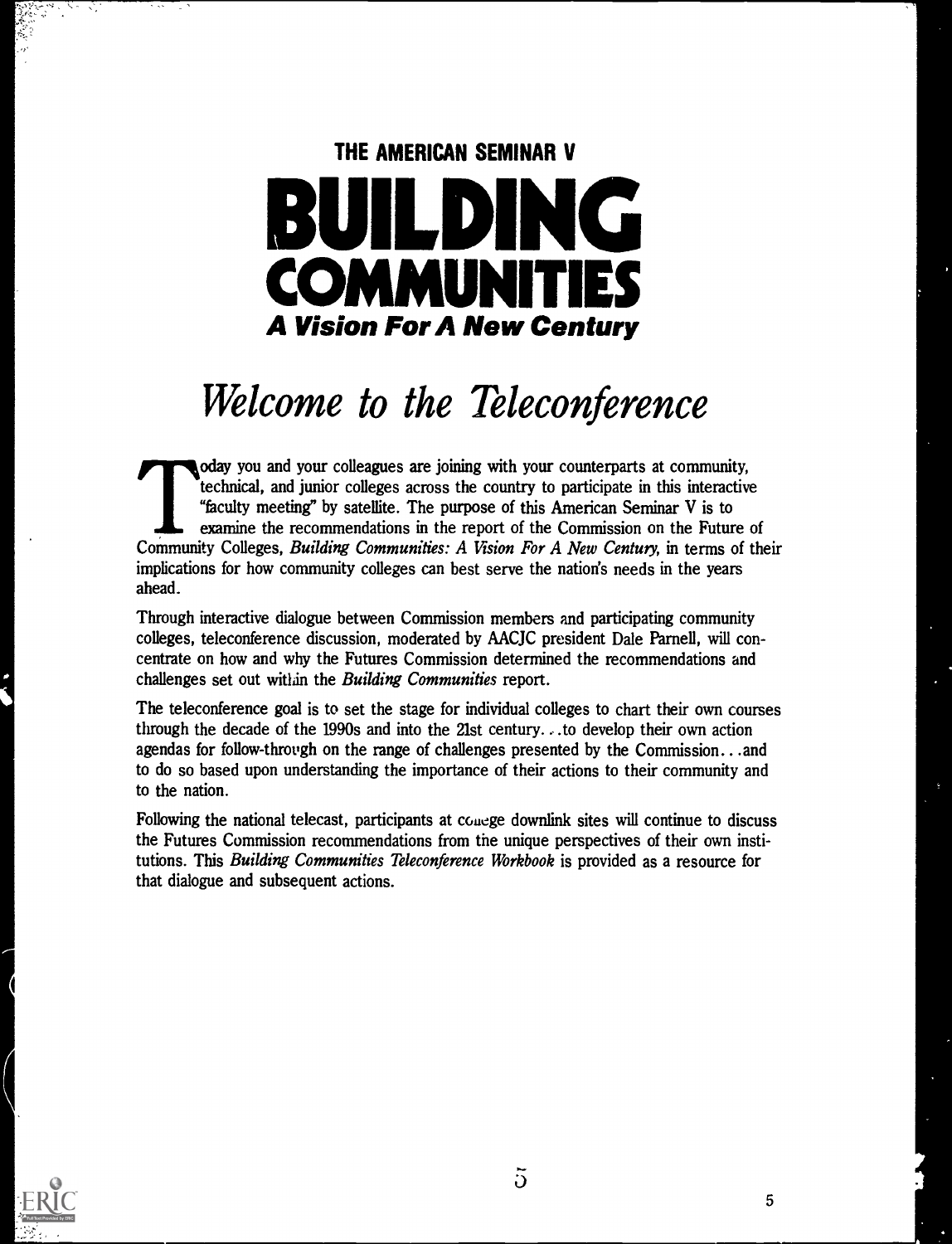#### Teleconference Management

f,

Executive Director Diane U. Eisenberg

 $\hat{\boldsymbol{\theta}}$ 

Assistant Executive Director Anita C. Brown

EISENBERG ASSOCIATES Washington, D.C.

Executive Producer Jack Cameron

Assistant Producer Terri Perrine

PUBLISHER SERVICES, Inc. Alexandria VA

**Director** John Petrie

 $\bf 6$ 

tana ya Karata ya Tanzania.<br>Kata ya Karata ya Karata ya Karata ya Karata ya Karata ya Karata ya Karata ya Karata ya Karata ya Karata ya Ka

Assistant Director Paulette Feltus

PETRIE COMMUNICATIONS CORP. Alexandria, VA

دية<br>تأمينيات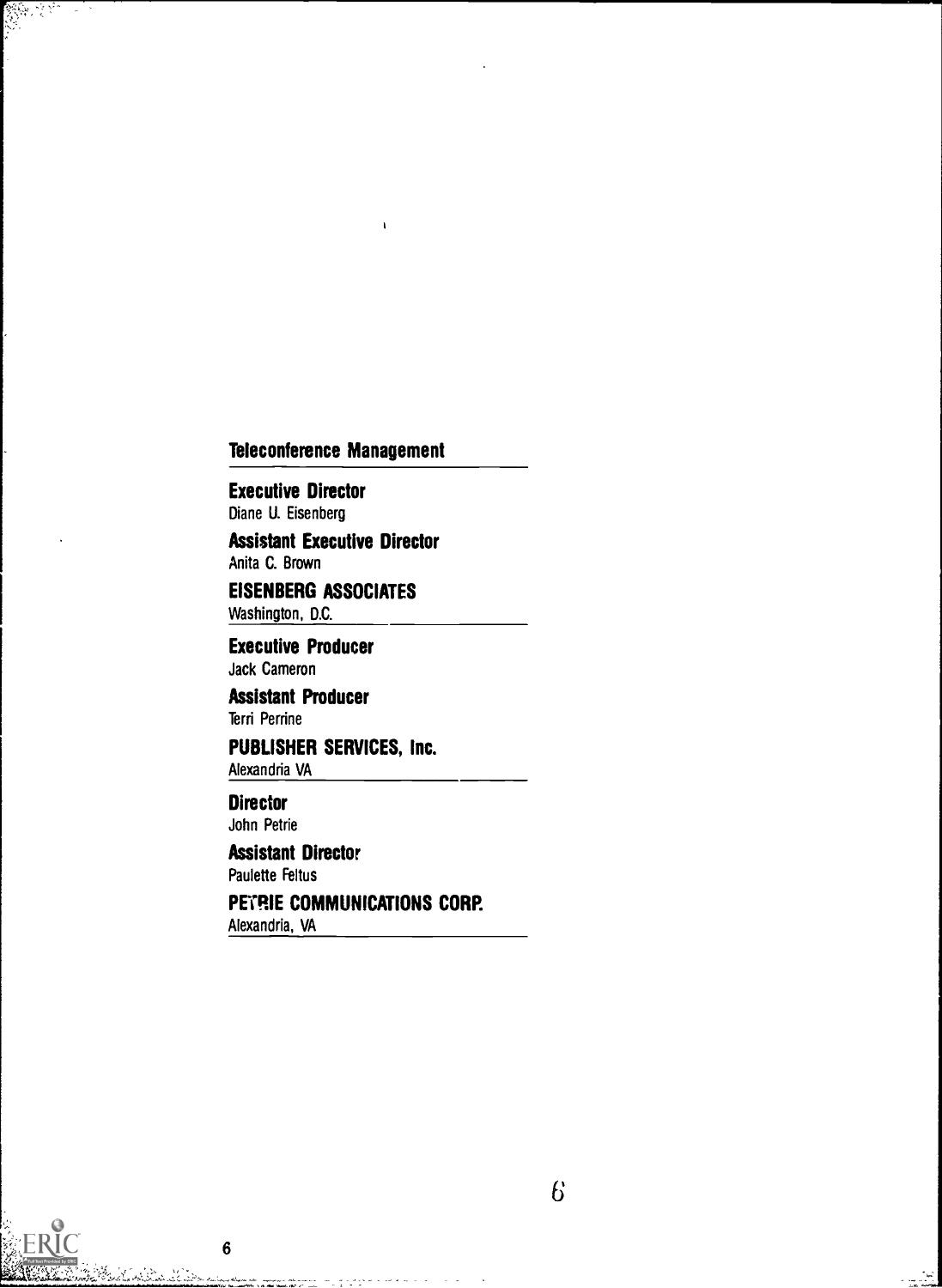

# Teleconference Workbook

| <b>Contents</b>                                                          | Page |
|--------------------------------------------------------------------------|------|
| Welcome to the Teleconference                                            | 5    |
| <b>Teleconference Program</b>                                            | 8    |
| An Introduction to the Futures Commission Report by Ernest L. Boyer      | 11   |
| A Tool for Institutional Self-Assessment                                 | 15   |
| <b>Building Communities: Priority Recommendations</b>                    | 21   |
| <b>Building Communities:</b> A Sampling of Campus and System Initiatives | 27   |
| Call to Action: Commission Perspectives                                  | 31   |
| <b>Building Communities: Resources</b>                                   | 35   |

The American Seminar V has been made possible, in part, by grants from







Ford Motor Company Fund



ing kalendari.<br>Bangsang

J.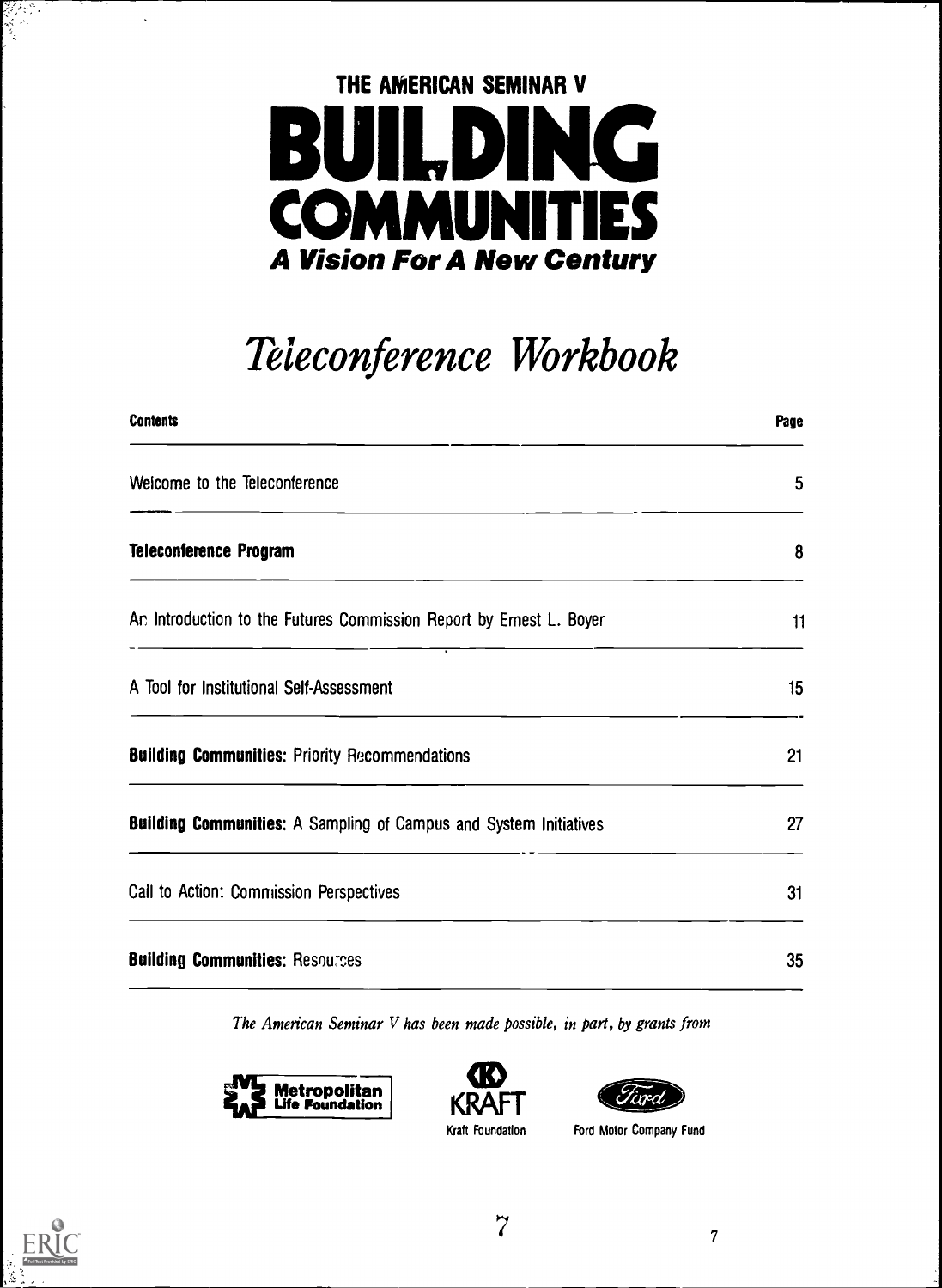## TELECONFERENCE PROGRAM

# THE AMERICAN SEMINAR V BUILDING COMMUNITIES A Vision For A New Century

An AACJC interactive video teleconference via satellite from Washington, DC

Tuesday, November 22, 1988

(All times are Eastern Standard Time)

| $2:30$ pm |                                                                                                                                                                                                                    | <b>Local Introductory sessions</b> to prepare participants for the content and process of<br>the teleconference. Time, length, and format vary from college to college. |
|-----------|--------------------------------------------------------------------------------------------------------------------------------------------------------------------------------------------------------------------|-------------------------------------------------------------------------------------------------------------------------------------------------------------------------|
| $3:00$ pm | Welcome to The American Seminar V<br>Introduction of AACJC's Commission on the<br><b>Future of Community Colleges</b><br>David H. Ponitz, President, Sinclair Community College<br>Chair, AACJC Board of Directors |                                                                                                                                                                         |
|           | Sen. Nancy L. Kassebaum (R-KS)                                                                                                                                                                                     | Frank Newnian                                                                                                                                                           |
|           | Honorary Chairman<br>Ernest L. Boyer<br>Chairman<br>Harold D. Albertson<br><b>Richland College</b>                                                                                                                 | <b>Education Commission of the States</b><br>Wayne T. Newton<br>Kirkwood Community College<br>Terry O'Banion<br>The League for Innovation in the                        |
|           | Wilhelmina R. Delco<br>Texas Legislature<br>Nolen M. Ellison<br>Cuyahoga Community College<br><b>District</b>                                                                                                      | <b>Community College</b><br>*Dale Parnell<br>President. AACJC<br>*David R. Pierce<br>Illineis Community College Board                                                   |
|           | Paul A. Elsner<br>Maricopa Community College<br>District                                                                                                                                                           | David H. Ponitz<br><b>Sinclair Community College</b><br>George E. Potter                                                                                                |
|           | Marvin Feldman<br><b>Fashion Institute of Technology</b>                                                                                                                                                           | Jackson Community College<br>Beverly S. Simone                                                                                                                          |
|           | Altred P. Fernandez<br><b>Coast Community College</b><br>District                                                                                                                                                  | Western Wisconsin Technical College<br>*Lawrence W. Tyree<br>Dallas County Community College District                                                                   |
|           | R. Jan LeCroy<br>Dallas Citizens Council<br>٠                                                                                                                                                                      | *ex officio                                                                                                                                                             |

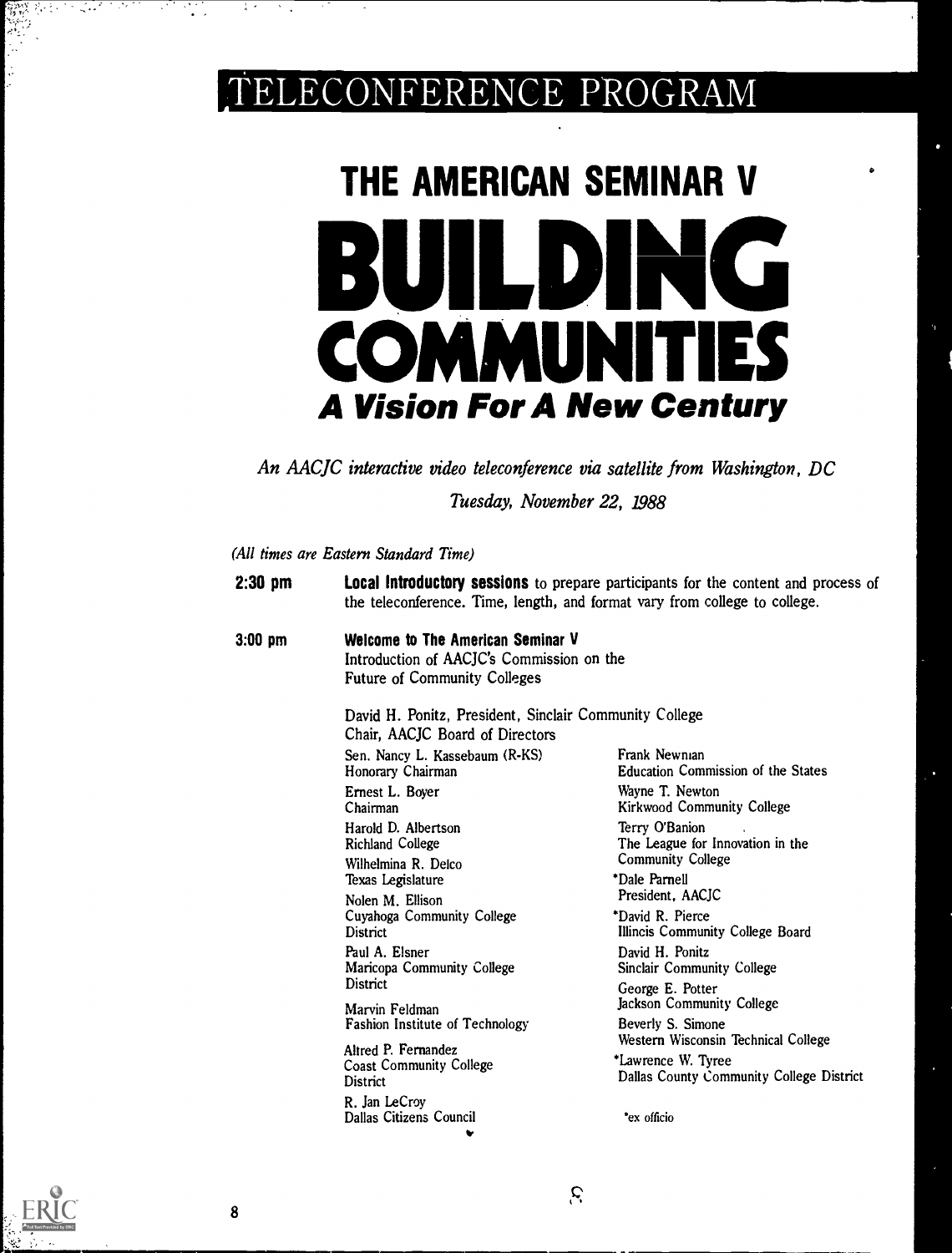## TELECONFERENCE PROGRAM

 $\ddot{\phantom{1}}$  $\sim$ 

सुद्धिः<br>प्राप्तः<br>प्राप्तः

 $\bar{\phantom{a}}$ 

| $3:05$ pm         | <b>Opening Remarks</b>                                                                                                                                             |
|-------------------|--------------------------------------------------------------------------------------------------------------------------------------------------------------------|
|                   | Sen. Nancy L. Kassebaum (R-KS)                                                                                                                                     |
|                   | Honorary Chairman                                                                                                                                                  |
|                   | Commission on the Future of Community Colleges                                                                                                                     |
|                   | Ernest L. Boyer                                                                                                                                                    |
|                   | President, Carnegie Foundation for the Advancement of Teaching<br>Chairman, Commission on the Future of Community Colleges                                         |
| $3:10 \text{ pm}$ | Building Communities: Understanding the Commission's Recommendations                                                                                               |
|                   | Moderator: Dale Parnell, President                                                                                                                                 |
|                   | American Association of Community and Junior Colleges                                                                                                              |
|                   | Telephone lines will be open for entire teleconference                                                                                                             |
|                   | <b>Questions for Discussion:</b>                                                                                                                                   |
|                   | 1. Why is this Commission report important? How does it differ from previous<br>reports?                                                                           |
|                   | 2. Why did the Commission choose the theme Building Communities as a<br>rallying point?                                                                            |
|                   | 3. What will community colleges look like in the year 2010? How will they be<br>different than today?                                                              |
|                   | 4. Will the community college of the future be able to recruit and retain top quality<br>faculty?                                                                  |
|                   | 5. How will a "common core of learning" effect requirements in place for current<br>degree programs?                                                               |
|                   | 6. What will the priority curriculum area be in the year 2010?                                                                                                     |
|                   | 7. Can we realistically meet the challenge to improve intergroup human relations?                                                                                  |
|                   | 8. Will the educational integrity of our colleges be jeopardized by alliances with<br>employers to provide services to their businesses and industries?            |
|                   | 9. In what innovative ways will the community college of the future keep the<br>workforce up-to-date and well-educated?                                            |
|                   | 10. Can we realistically achieve the quality and quantity of partnerships<br>recommended by the Commission's report?                                               |
|                   | 11. Why has the Commission placed heavy emphasis on the need for international<br>perspectives, given the traditional role of community colleges to serve locally? |
|                   | 12. How will the community college of the future be funded? Public financing?<br>Business and industry? Individuals?                                               |
| $3:55$ pm         | <b>Concluding Remarks</b>                                                                                                                                          |
|                   | David H. Ponitz<br>Dale Parnell                                                                                                                                    |
| $4:00-4:30$ pm    | Optional Question Period (Telephone Lines Open)                                                                                                                    |
|                   | Panelists and studio guests will remain on camera to respond to additional telephone<br>questions from participating colleges.                                     |
| $4:30$ pm         | <b>Teleconference Concludes</b>                                                                                                                                    |

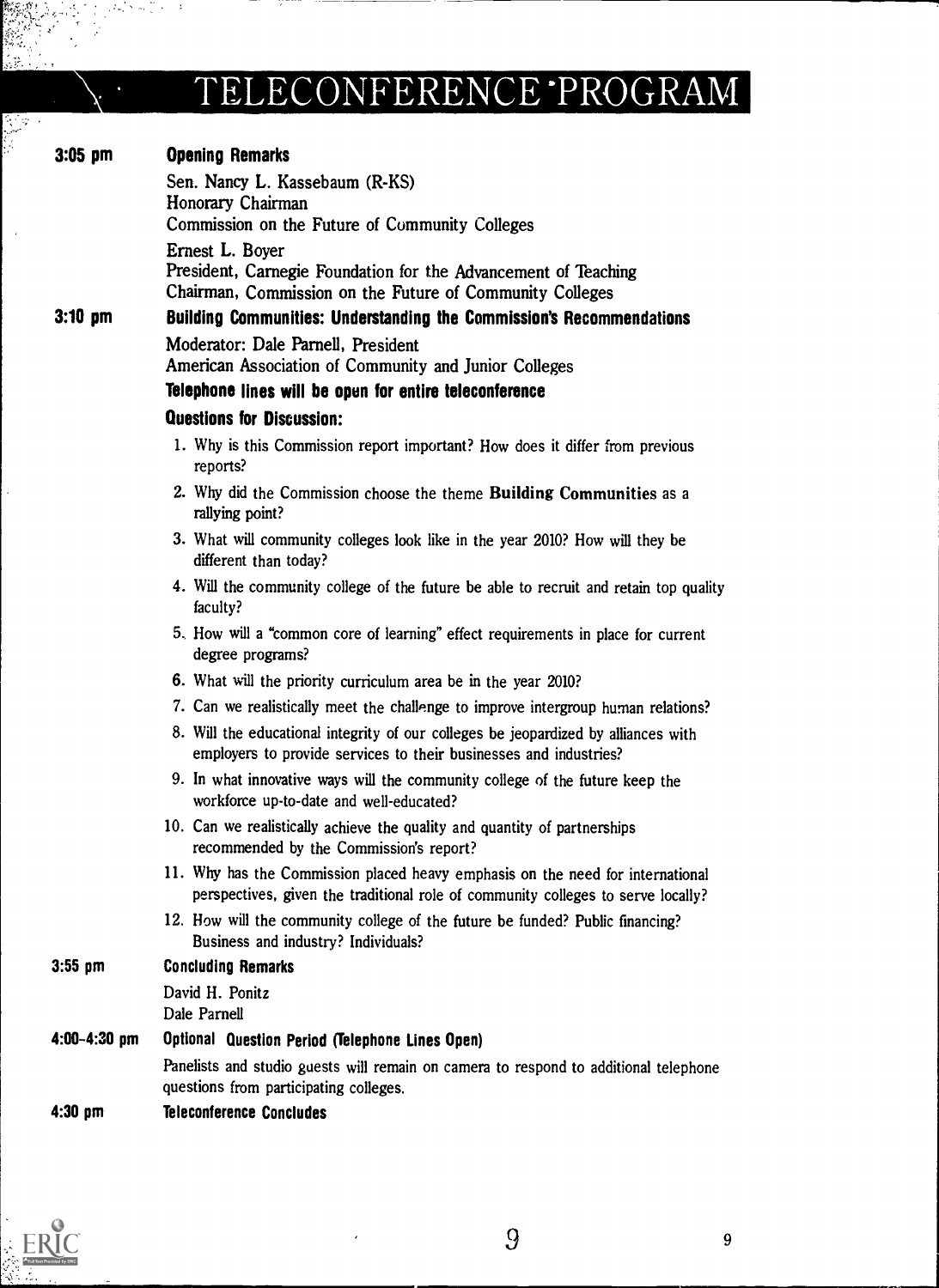$\mathcal{L}\left( \mathcal{L}\right)$ nation is never finished. You can't build it and then leave it standing as the Pharaohs did the pyramids. It must be recreated for each new generation by believing, caring men and women. It is now our turn. If we don't care, nothing can save the nation. If we do believe and care, nothing can stop us."

John W. Gardner

10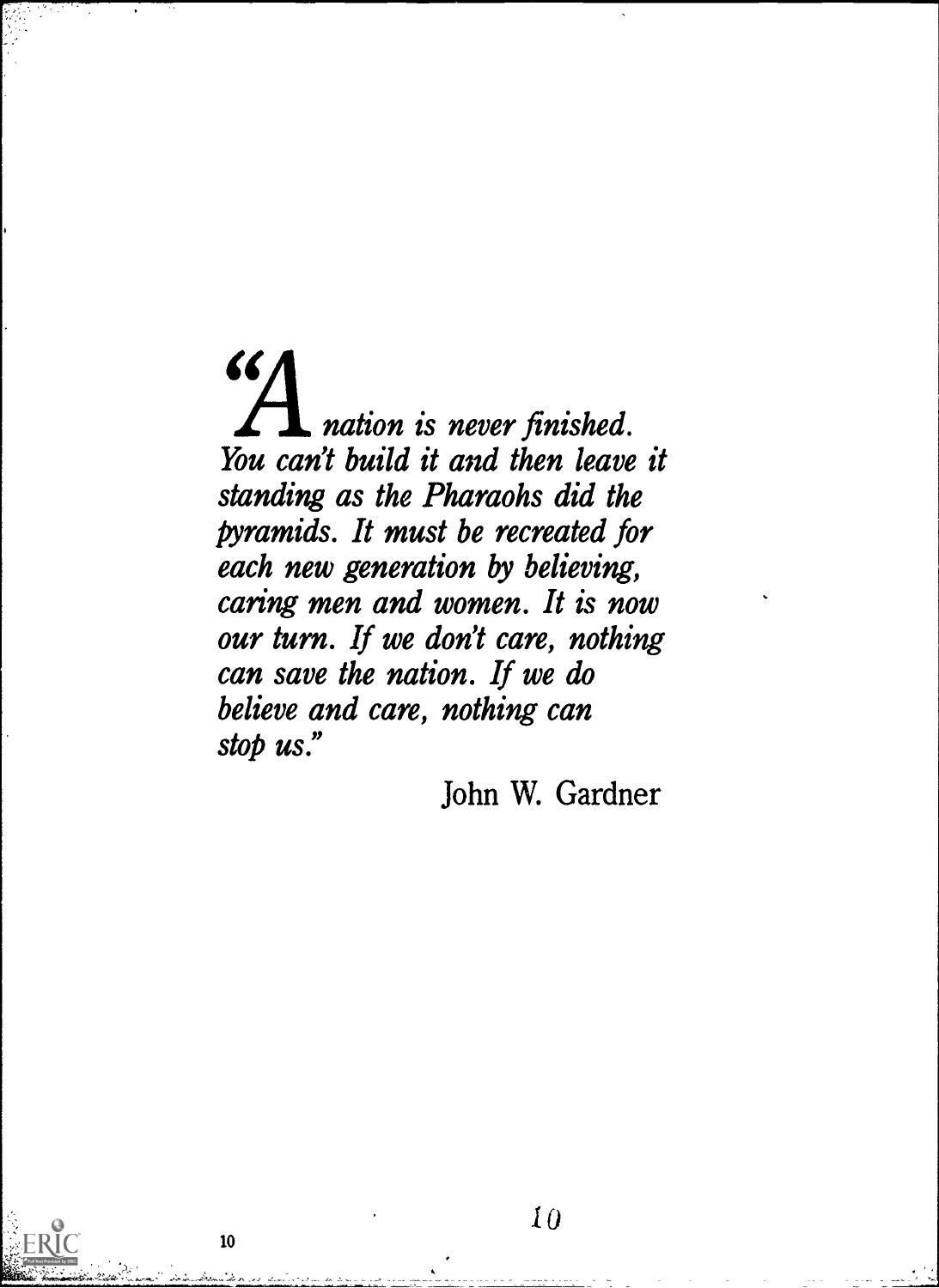## AN INTRODUCTION TO THE FUTURES COMMISSION'S REPORT

by Ernest L. Boyer

n behalf of the Commission on the Future of Community Colleges, I am pleased to present our report, Building Communities: A Vision for a New Century. The deliberations of the Commission were long, and sometimes intense, but after more than 100 hours, we reached a consensus and emerged with a report I hope you will find both useful and inspiring as you guide your institutions toward the twenty-first century.

When we began our work two years ago, commissioners shared unanimously the conviction that America's community, technical, and junior colleges are a treasure to the nation. This network of "people's colleges," one that stretches from coast-tocoast, serves almost half the students who enroll in postsecondary education. Community colleges offer hope to more minority students and provide mcre opportunities for lifelong learning than any other sector of higher education.

We celebrate the stunning achievements of these essential institutions that have contributed so consequentially to the economic and civic vitality of the nation. Indeed, we believe that if America did not have community colleges, we surely would have to invent them.

But the celebration of past achievements is not sufficient; our task, and the central concern of the Commission, is to begin to snape the future of these vital institutions in the year 2000 and beyond.

In America today, cultural separations and racial tensions are increasing. Families are unstable, and many neighborhoods, large and small, have lost their identity. The sense of community has eroded. For these reasons, the Commission chose the theme "building communities" as the central theme of our report, a theme which may, we believe, also serve as a rallying point for



the 1,200 community colleges in the nation. And in our report, we define the term community as not just a region to be served, but as a climate to be created-in the classroom, on campus, in the neighborhood, and in the nation as a whole. To accomplish this objective we set forth over 60 recommendations in our report, several of which I would like to highlight briefly for you today.

First, the students. There is  $n<sup>o</sup>$  other institution in the world more comnuned to the advancement of students than the community college. And we say in our report that community colleges have an urgent obligation to continue to serve the least advantaged. We are, quite frankly, deeply troubled that 30 years after the Kerner Commission warned of the consequences of racism and poverty in the United States,

"The term Community' is not just a region to be served, but a climate to be created in the classroom, on campus, in the neighborhood, and in the nation as a whole."

Dr. Boyer is chairman of AACJC's Commission on the Future of Community Colleges. These are remarks he delivered at the 68th Annual Convention, American Association of Community and Junior Colleges. Las Vegas, Nevada, April 1988.

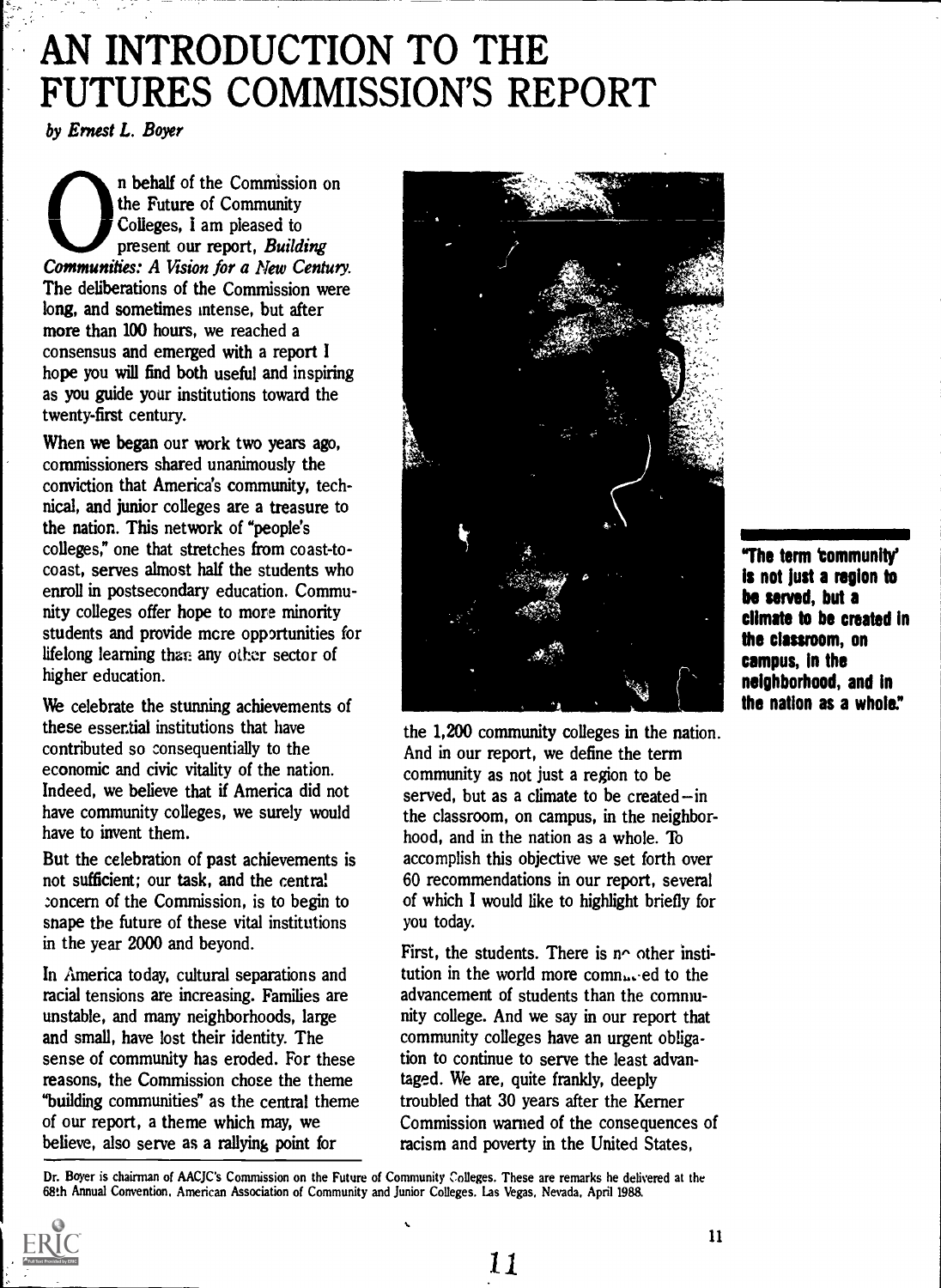this nation is even more divided between the winners and the losers.

We conclude that community colleges should work aggressively with surrounding schools to make connections with disadvantaged students while they are still in junior high.

Further, all community colleges should, we say, launch comprehensive, first-year orientation and advising programs to keep students from dropping out once they are enrolled. And we strongly urge that the transfer rate between two- and four-year institutions be increased significantly for minority students.

We also recommend in our report that community colleges reaffirm their commitment to serve older, nontraditional students. And we recognize that the purpose of lifelong learning is not only for enrichment, but also for the advancement of the nation.. To achieve this end. we call for a national program among community colleges to advance. the civic education of adults. Lifelong learning is, we say, absolutely crucial if the spirit of nationhood is to be vitally sustained.

Next, the curriculum. We say in our report that language is the foundation for all future learning and we affirm that all community college students should become proficient in the written and spoken word.

We also call for a core of common learning. Specificially, we recommend that all community college students complete a general education curriculum to gain historical, social and ethical perspective, and we say that this curriculum should be integrated with technical and career programs. Indeed, helping students place their careers in broader context is one of the most important challenges community colleges confront as we approach the year 2000. A better blend of work and liberal education would help avoid what might be described as the "Boesky syndrome"becoming proficient in technical skills but not guided by commitment or conscience.

We also give special priority to global

education. Since man orbited into space, it has become dramatically apparent that we are all custodians of a single planet. And we say that if community college students do not become familiar with traditions and cultures other than their own, their capacity to live responsibly in our complex, interdependent world will be dangerously diminished.

Yesterday morning I left a new grandson in the jungles of Belize. I traveled a thousand miles and a thousand years $-$ from a thatched but in a remote Mayan village to the glitter of Las Vegas. As I rode first by boat, then by crowded bus held together by  $wire$  – filled with mothers holding their babies on their way to work-and then by plane at  $30,000$  feet, I was sturk once again by the connectedness of our planet. Despite all our economic, political, and geographic divisions, we arc all still struggling to survive and live with civility and hope. The Commission concluded that through education, it is increasingly urgent that we learn to live with one another, and develop a perspective that is not just national, but global.

The Commission focused next on teaching and on learning which is, of course, at the heart of everything we do. And we asked, can the classroom be a community, where people talk to one another and consensus is reached? Can it be a place where teaching and learning can converge?

The vision of the classroom as a community of learning emerged as a centerplace in our report. We say, for example, that the community college should be the nation's premier teaching institution. And we endorse enthusiastically Pat Cross' seminal proposal that every teacher be a classroom researcher, actively involved in evaluating his or her own teaching even as it is taking place.

Early in our report we say, "exceller ce m teaching is the means by which the vitality of the community college is extended. Good teaching requires active learning in the classroom. It calls for a climate  $\omega$ which students are encouraged to

There is no other institution in the world more committed to the advancement of students than the community college."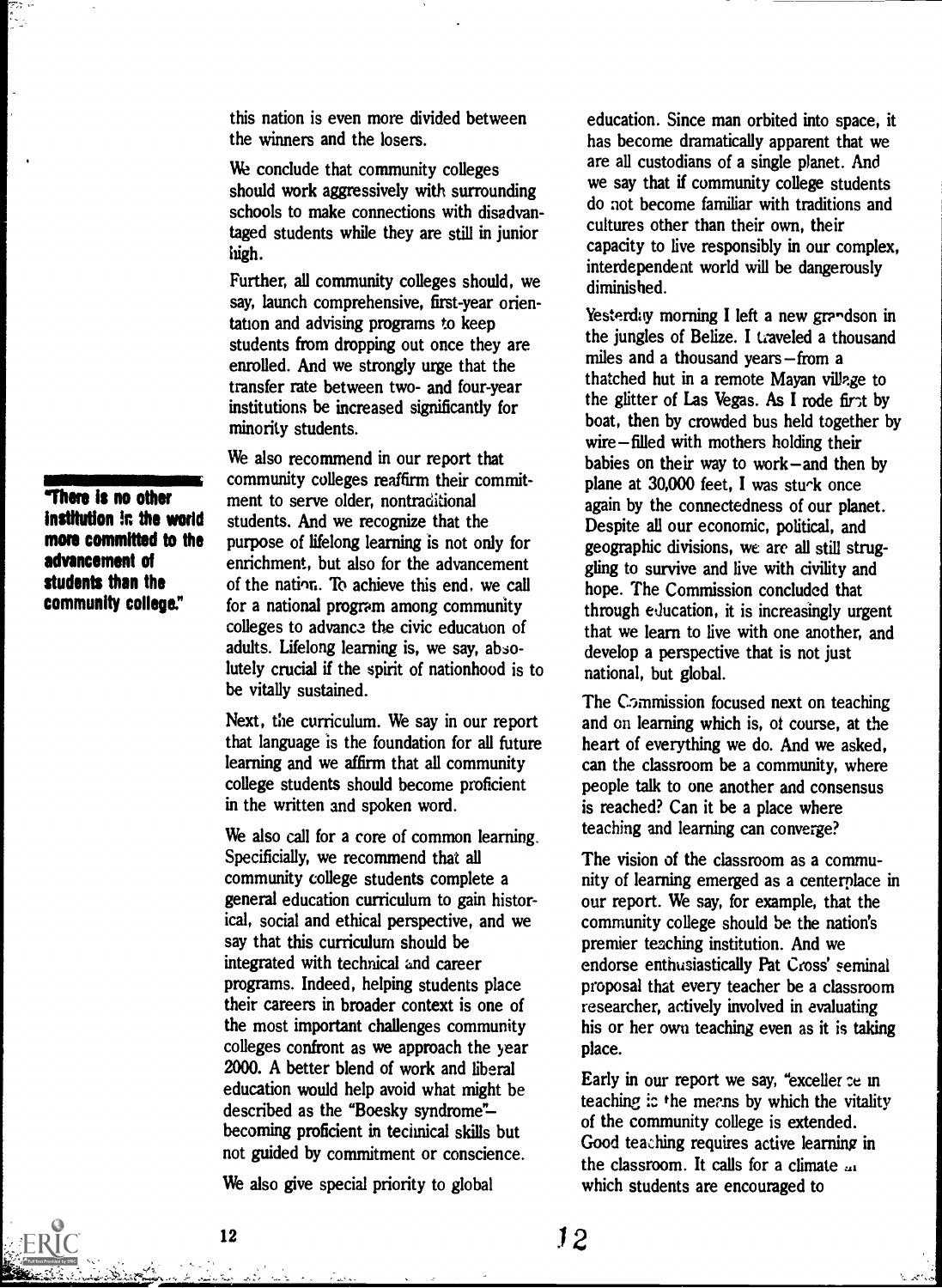collaborate rather than compete." And we conclude that, "building communities through dedicated teaching is the vision of this report."

经验

2019年1月

○ 本名 第一章 第一章

j.

ķ,

 $\ddot{\phantom{1}}$ 

Looking to the year 2000, we believe technology will have an important role to fill. We recommend, for example, that every community college develop a campus-wide plan for the use of technology—for teaching as well as administration. We also propose incentive grants for faculty to use technology in teaching, and a clearinghouse for new software. And by the year 2000, we envision electronic classrooms that link community colleges from coast-to-coast.

We devote considerable time in our report to life outside the classroom. Is it realistic, we ask, to consider the college as something more than a network of unconnected classrooms, a place in which the whole is greater than the sum of its parts? We recognize that for the community college, overcoming fragmentation is not easy. Many part-time and older students are coming back to campus and we view with some concern the continuted growth of part-time faculty. All of these people have obligations, not only on the campus, but to family and often to other work as well. Students go to class, and then they are off to other tasks. Still, we conclude that if the true community of learning is to be sustained, a college must be held together by more than grades and parking problems.

Specifically, we recommend more support for counseling and guidance services, especially for part-time and evening students. We also say that community colleges have a special obligation to plan programs to preak down the separations between the races, between young and old, and between the \_daytime and evening students. The goal must be to build bridges between the classroom and campus life, to find group activities, traditions and common values to be shared.

Finally, we talk about building community beyond the campus: partnerships with schools, with senior colleges, with business

and industry. In his 1987 Harry S. Truman Lecture, John Gardner told AACJC that the community college can perform a "convening function; bringing together various segments of society for a serious discussion of community problems. "The college can, Gardner concludes, be a valuable forum -"a source of civic, cultural and economic renewal for the nation." As members of the Commission we would like to see community colleges not only coordinate economic renewal in their regions, but also organize town meetings to bring citizens together to discuss consequential issues.

At the end of our report, we say that for community colleges to fulfill all of these essential mandates, leadership is crucial. And the president is key-not only to manage, but to inspire.

We call for new models of campus governance and urge that the governing boards at community colleges be committed, not to special interests, but to the financial and educational advancement of the college. In this regard we call for the orientation and continuing education of all community college trustees.

Finally, we come back to students. Community colleges should help clarify their values and be prepared to participate effectively in civic life. This is essential not just to the college  $-b$ ut to the country and the world as well.

Again, it is John Gardner who said, "a nation is never finished. You can't build it and leave it standing as the Pharaohs did the pyramids. It has to be recreated for each new generation."

It is the shared conviction of the Commission on the Future of Community Colleges that one of the most urgent challenges this nation now confronts is the reaffirmation of community in our midst. And in fulfilling this essential mission, community colleges have, we believe, a vital and increasingly essential role to play. This is the mandate as we move toward the year 2000 and beyond.

"Good teaching requires active learning in the classroom. It calls for a climate in which students are encouraged to collaborate rather than compete. And we conclude that building communities through dedicated teaching is the vision of this report:'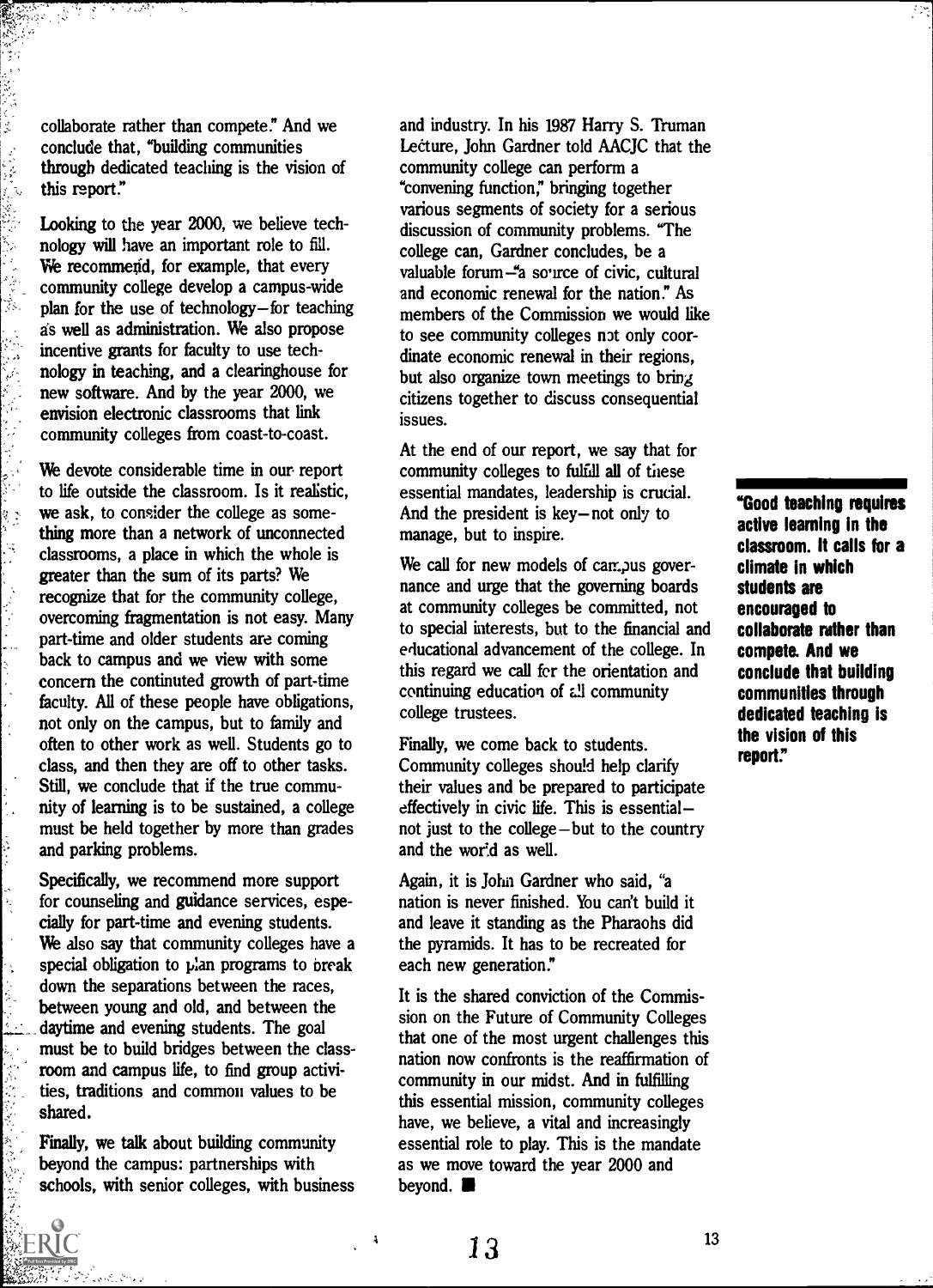# A TOOL FOR INSTITUTIONAL SELF-ASSESSMENT

.eeded.

V)<br>N

š.

ふんい かんごうち

This instrument is offered as a tool to assist colleges in assessing their current status as related to the recommendations set out in Building Communities: A Vision For A New Century. Definitions for the rating are as follows:

| <b>Exemplary</b>  | = Proven to be highly successful in meeting institutional goals. May be used as a national<br>model. |
|-------------------|------------------------------------------------------------------------------------------------------|
| <b>Adequate</b>   | $=$ Meeting current needs, but must be improved and expanded upon.                                   |
| <b>Inadequate</b> | ven to be unsuccessful in meeting institutional goals. New directions and strategies are<br>$r = r$  |

| I. STUDENT AND FACULTY RECOMMENDATIONS                                                                                                                                                                                                                                                                 |                  |                 |                   |
|--------------------------------------------------------------------------------------------------------------------------------------------------------------------------------------------------------------------------------------------------------------------------------------------------------|------------------|-----------------|-------------------|
|                                                                                                                                                                                                                                                                                                        | Our college is:  |                 |                   |
| Community colleges should                                                                                                                                                                                                                                                                              | <b>Exemplary</b> | <b>Adequate</b> | <b>Inadequate</b> |
| 1. Vigorously reaffirm equality of opportunity as an essential goal.                                                                                                                                                                                                                                   |                  |                 |                   |
| 2. Develop an outreach plan for disadvantaged students, specifically including an Early<br>Identification Program with surrounding schools, focusing first on junior high school<br>students.                                                                                                          |                  |                 |                   |
| 3. Expand and improve outreach programs for adults, reaching such groups as displaced<br>workers, single parents, and adults returning after military service.                                                                                                                                         |                  |                 |                   |
| 4. Develop a first-year retention program with orientation for all full-time, part-time, and<br>evening students. Such a program would include advising, an "early warning" system,<br>career counseling, and mentoring arrangements.                                                                  |                  |                 |                   |
| 5. Reduce, by 50 percent during the next decade, the number of students who fail to<br>complete the program in which they are enrolled.                                                                                                                                                                |                  |                 |                   |
| 6. Bring together older and younger students and those from different ethnic and racial<br>backgrounds to enrich learning.                                                                                                                                                                             |                  | $\bullet$       |                   |
| 7. Make a commitment to the recruitment and retention of top quality faculty and to the<br>professional development of these colleagues.                                                                                                                                                               |                  |                 |                   |
| 8. Increase the percentage of faculty members who are Black, Hispanic, and Asian, by<br>identifying future teachers from among minority students in high schools and community<br>colleges; and making graduate fellowships available to minority students who plan to<br>teach in community colleges. |                  |                 |                   |
| 9. Develop a faculty renewal plan, in consultation with the faculty, that includes campus<br>workshops, faculty-led seminars, retreats, short-term leaves, and sabbaticals.                                                                                                                            |                  |                 |                   |
| 10. Set aside at least two percent of the instructional budget for professional develop-<br>ment, providing small grants to faculty members to improve teaching through an Innova-<br>tive Teachers' Fund.                                                                                             |                  |                 |                   |
| 1. Develop policies and programs for the selection, orientation, evaluation, and renewal<br>of part-time faculty.                                                                                                                                                                                      |                  |                 |                   |
| 12. Avoid the unrestrained expansion of part-time faculty and assure that the majority of<br>credits awarded are earned in classes taught by full-time faculty.                                                                                                                                        |                  |                 |                   |
|                                                                                                                                                                                                                                                                                                        |                  |                 |                   |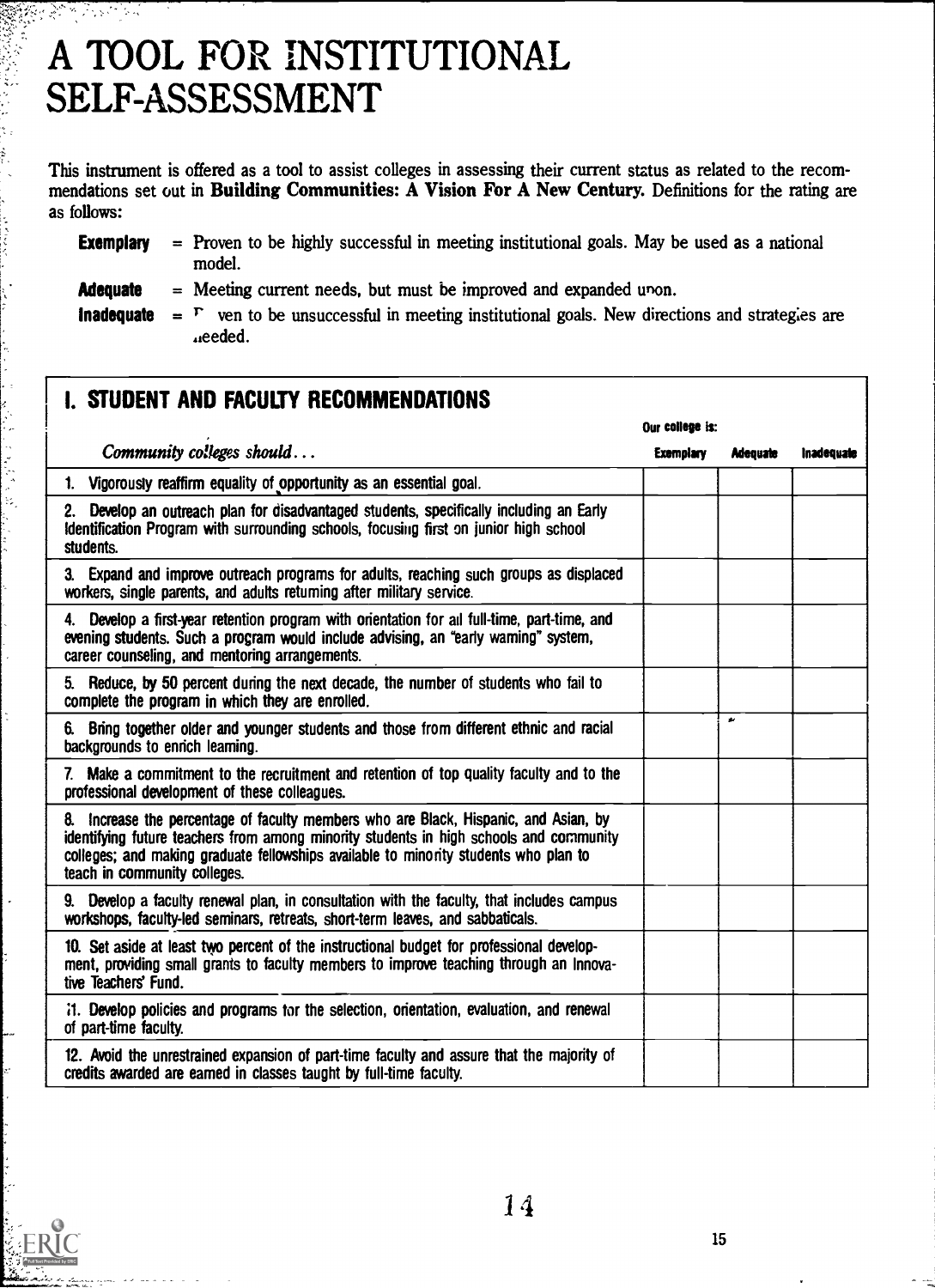### II. CURRICULUM RECOMMENDATIONS

1)<br>1990 - 1990 - 1990<br>1990 - 1990 - 1990 - 1990 - 1990 - 1990 - 1990 - 1990 - 1990 - 1990 - 1990 - 1990 - 1990 - 1990 - 1990 - 1990<br>1990 - 1990 - 1990 - 1990 - 1990 - 1990 - 1990 - 1990 - 1990 - 1990 - 1990 - 1990 - 1990 -

Ń. Ļ,

ł,

 $\frac{1}{2}$ 

¢  $\tilde{\mathcal{S}}_k$ 

 $\cdot$ J, ķ,

⊶

|                                                                                                                                                                                                                                                                                                                                                                                                                      |                  | Our college is: |            |  |
|----------------------------------------------------------------------------------------------------------------------------------------------------------------------------------------------------------------------------------------------------------------------------------------------------------------------------------------------------------------------------------------------------------------------|------------------|-----------------|------------|--|
| Community colleges should                                                                                                                                                                                                                                                                                                                                                                                            | <b>Exemplary</b> | <b>Adequate</b> | Inadequate |  |
| 13. Assess the reading, writing, and computational ability of all first-time community<br>college students when they enroll.                                                                                                                                                                                                                                                                                         |                  |                 |            |  |
| 14. Place students who are not well prepared in an intensive developmental education<br>program.                                                                                                                                                                                                                                                                                                                     |                  |                 |            |  |
| 15. Ensure that college students become proficient in the written and oral use of English,<br>with all students completing a collegiate-level writing course.                                                                                                                                                                                                                                                        |                  |                 |            |  |
| 16. Teach oral and written communication in every class, with student enrollment in the<br>basic English course restricted to no more than 50 students, and writing labs scheduled<br>in sufficient blocks of time so that students may receive individual tutoring.                                                                                                                                                 |                  |                 |            |  |
| 17. Coordinate adult literacy programs as part of the public service mandate of the<br>community college, urging that literacy responsibility be defined by statute at the state<br>level.                                                                                                                                                                                                                           |                  |                 |            |  |
| 18. Require that all associate degree students complete a core curriculum that provides<br>historical perspective, an understanding of our social institutions, knowledge of science<br>and technology, and an appreciation of the visual and performing arts.                                                                                                                                                       |                  |                 |            |  |
| 19. Increase the impact of the core curriculum by presenting international perspectives in<br>the curriculum, integrating the core into technical and career programs, and finding new<br>ways to accomplish common leaming goals for students enrolled in nondegree or part-<br>time programs.                                                                                                                      |                  |                 |            |  |
| 20. Join with schools in $2+2$ or $2+1$ arrangements in which technical studies programs<br>begun in high school are completed in a community college.                                                                                                                                                                                                                                                               |                  |                 |            |  |
| 21. Make experimental "inverted degree" models available in every state, through which<br>specialized two-year programs would be followed by a general education sequence offered<br>by a four-year institution.                                                                                                                                                                                                     |                  |                 |            |  |
| 22. Insist that faculty close the gap between the so-called "iiberal" and "useful" arts and<br>that special attention be given to the selection of technical education faculty and adminis-<br>trators to assure that they can develop up-to-date programs that integrate the core curric-<br>ulum and technical education.                                                                                          |                  |                 |            |  |
| 23. Insure the viability of the Associate of Applied Science Degree by giving attention to<br>communication, computation, and problem-solving competencies in addition to technical<br>education skills.                                                                                                                                                                                                             |                  |                 |            |  |
| 24. Develop a clear agreement among faculty, students, and administrators on what<br>portion of the core curriculum are to be included in technical education programs.                                                                                                                                                                                                                                              |                  |                 |            |  |
| 25. Work with employers to develop a program of recurrent education to keep the work-<br>force up-to-date and well-educated.                                                                                                                                                                                                                                                                                         |                  |                 |            |  |
| 26. Introduce all students to the concept of lifelong learning as part of the college<br>orientation.                                                                                                                                                                                                                                                                                                                |                  |                 |            |  |
| 27. Provide adult and continuing education programs that offer enrichment for citizens<br>throughout their lives. Specifically, these programs need to draw upon the intellectual and<br>cultural resources of the college; reflect both community college needs and the education<br>traditions of the institution; and be coordinated with school, churches, and other groups<br>to avoid unnecessary duplication. |                  |                 |            |  |
| 28. Emphasize civic literacy for adult continuing education programs by focusing on<br>government, public policy, and contemporary issues.                                                                                                                                                                                                                                                                           |                  |                 |            |  |
|                                                                                                                                                                                                                                                                                                                                                                                                                      |                  |                 |            |  |

ta jar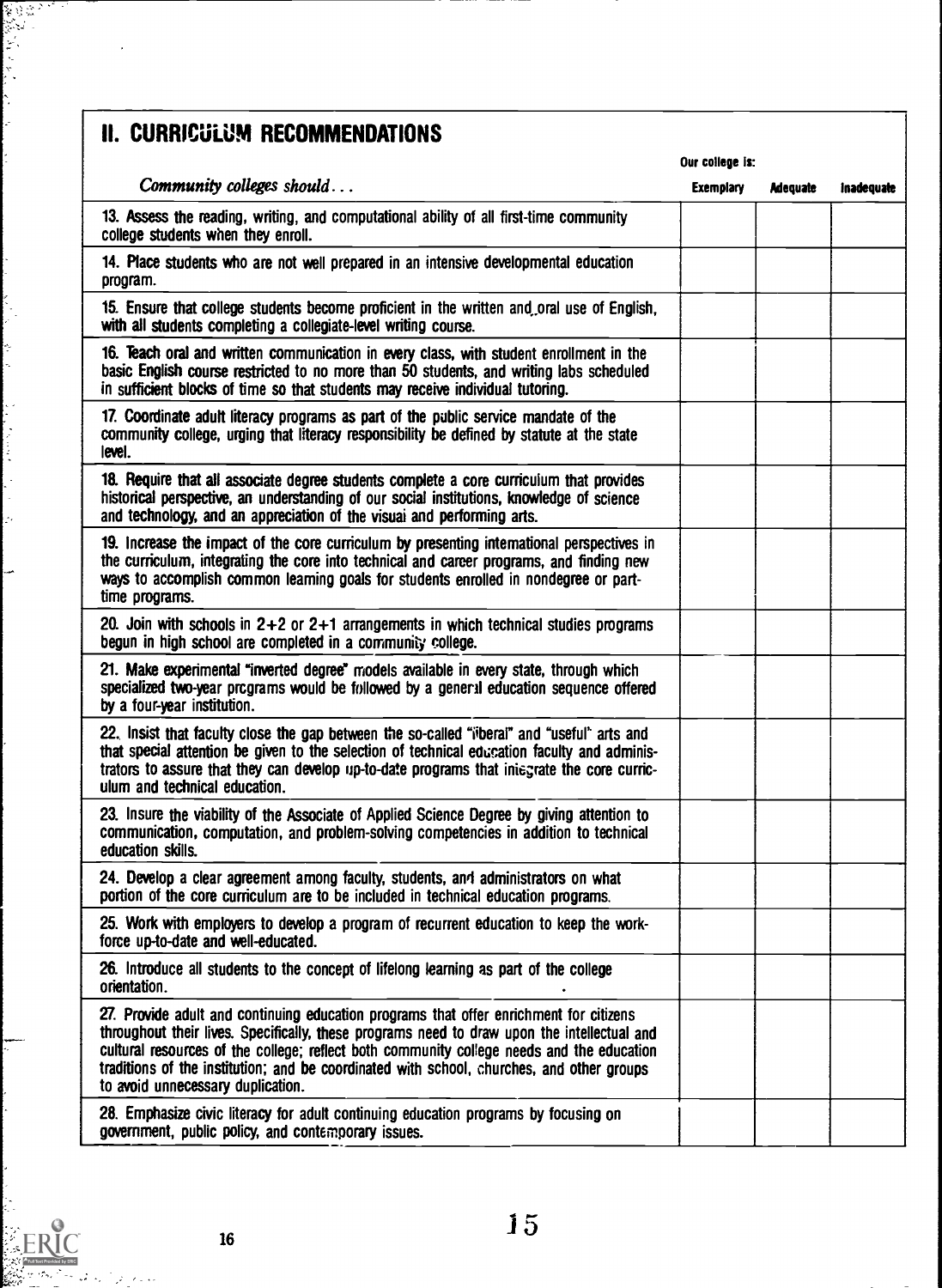### III. INSTRUCTION

 $\frac{1}{2}$ 

 $\frac{1}{2}$ 

|                                                                                                                                                                                                                              |                  | Our college is: |            |  |
|------------------------------------------------------------------------------------------------------------------------------------------------------------------------------------------------------------------------------|------------------|-----------------|------------|--|
| Community colleges should                                                                                                                                                                                                    | <b>Exemplary</b> | <b>Adequate</b> | Inadequate |  |
| 29. Insist that good teaching is the hallmark of the community college movement, with<br>students encouraged to be active, cooperative learners.                                                                             |                  |                 |            |  |
| 30. Restrict class size in core curriculum and developmental courses; and encourage all<br>aculty to teach core classes and continually strengthen the literacy skills of their<br>students.                                 |                  |                 |            |  |
| 31. Establish Distinguished Teaching Chairs or other appropriate recognitions for faculty<br>who have demonstrated excellence in teaching.                                                                                   |                  |                 |            |  |
| 32. Promote the role of the faculty member as classroom researcher-focusing evaluation<br>on instruction and making a clear connection between what the teacher teaches and how<br>students learn.                           |                  |                 |            |  |
| 33. Develop a campus-wide plan for the use of computer technology in which educational<br>and administrative applications are integrated.                                                                                    |                  |                 |            |  |
| 34. Develop incentive programs for faculty who wish to adapt educational technology to<br>classroom needs                                                                                                                    |                  |                 |            |  |
| 35. Establish a clearinghouse at AACJC to identify educational software of special<br>value.                                                                                                                                 |                  |                 |            |  |
| 36. Use technology to continue to extend the campus, providing instruction to the work-<br>place, to schools, and to other community organizations.                                                                          |                  |                 |            |  |
| 37. Explore new uses of technology to build a national network of community college<br>educators who-through electronic networks, satellite classrooms and conferences-can<br>transcend regionalism on consequential issues. |                  |                 |            |  |

### IV. COLLEGE CAMPUS RECOMMENDATIONS

|                                                                                                                                                                                                                                | Our college is:  |                 |                   |
|--------------------------------------------------------------------------------------------------------------------------------------------------------------------------------------------------------------------------------|------------------|-----------------|-------------------|
| Community colleges should                                                                                                                                                                                                      | <b>Exemplary</b> | <b>Adecuate</b> | <b>Inadequate</b> |
| 38. Build community beyond the classroom by strengthening the traditions of the college<br>as a community of learning and making a full range of support services available to all<br>students, even on weekends and evenings. |                  |                 |                   |
| 39. Encourage counselors to work in close collaboration with faculty to build a learning<br>community, with nonfaculty personnel also playing a strategic role in the building of<br>community on campus.                      |                  |                 |                   |
| 40. Insist that separation based on age, race, or ethnicity is not permitted and encourage<br>collaboration between students with different backgrounds.                                                                       |                  |                 |                   |
| 41. Coordinate international activities – perhaps in a single office – using foreign students<br>as campus resources for enriching student and faculty knowledge of other countries.                                           |                  |                 |                   |
| 42. Encourage student participation in community service programs and ask students<br>who participate to write about their experiences.                                                                                        |                  |                 |                   |



 $\mathbf{i}$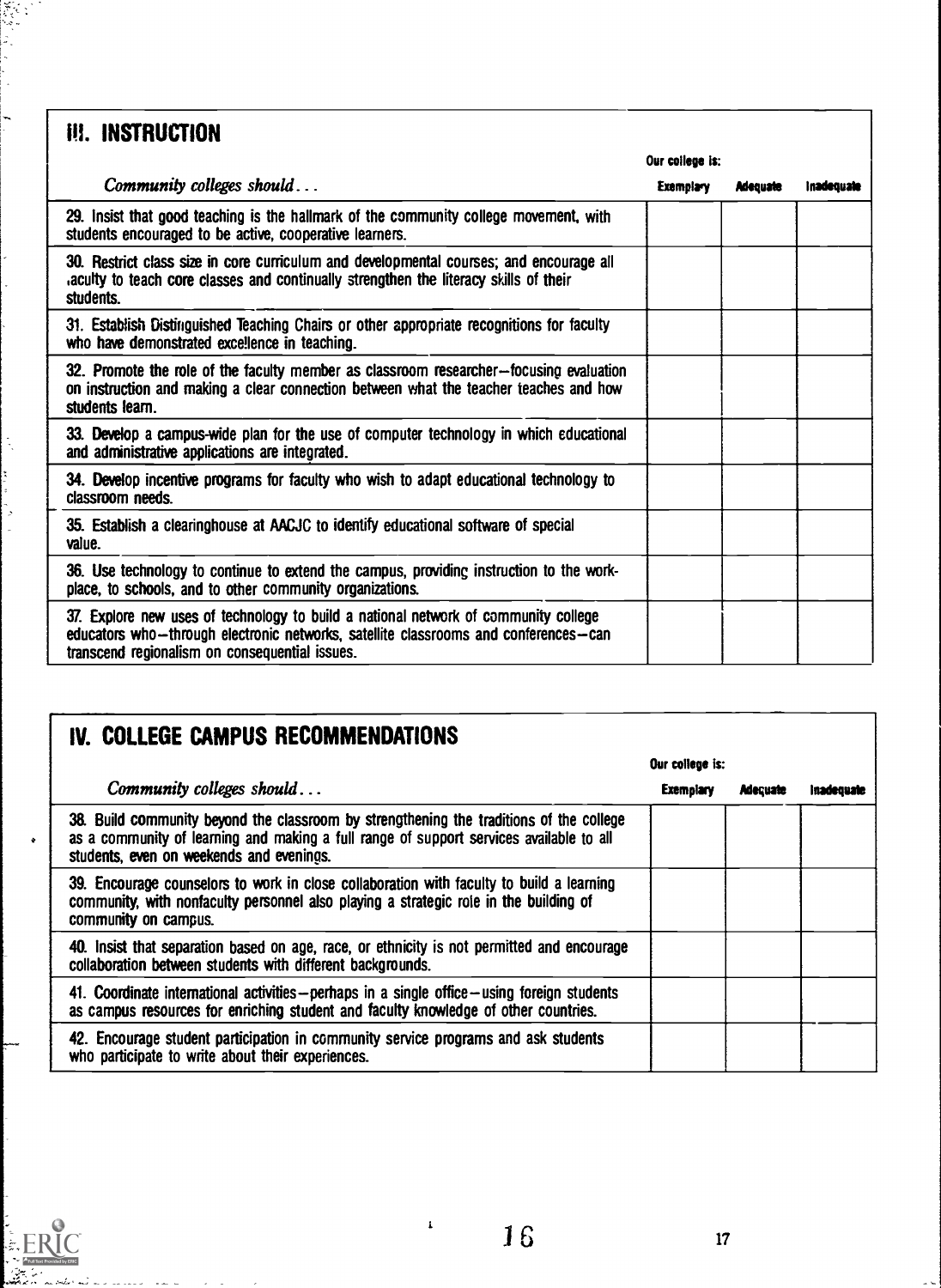| V. COMMUNITY PARTNERSHIP RECOMMENDATIONS                                                                                                                                                                                                                                                                                                                            | Our college is:  |                 |            |
|---------------------------------------------------------------------------------------------------------------------------------------------------------------------------------------------------------------------------------------------------------------------------------------------------------------------------------------------------------------------|------------------|-----------------|------------|
| Community colleges should                                                                                                                                                                                                                                                                                                                                           | <b>Exemplary</b> | <b>Adequate</b> | Inadequate |
| 43. Organize school/college consortia, developing a plan for educational excellence, iden-<br>tifying at-risk youth in junior high school, providing enrichment programs that make it<br>possible for such students to complete high school, and providing local high schools with<br>information on the academic performance of their graduates who go to college. |                  |                 |            |
| 44. Strengthen the transfer function of the community college with more students urged<br>to consider a baccalaureate degree program, and special commitment made to increasing<br>transfer rates among Blacks and Hispanics.                                                                                                                                       |                  |                 |            |
| 45. Insist on coherent two-year/four-year transfer arrangements in every state, including<br>the coordination of academic calendars and common course numbering in general educa-<br>tion sequences.                                                                                                                                                                |                  |                 |            |
| 46. Encourage decisionmakers to use community colleges as a major resource in<br>promoting state or regional economic development.                                                                                                                                                                                                                                  |                  |                 |            |
| 47. Establish regional clearinghouses to keep track of emerying workforce needs in areas<br>served by the community colleges.                                                                                                                                                                                                                                       |                  |                 |            |
| 48. Increase training partnerships and exchanges to provide continuing education opportu-<br>nities for faculty and training/retraining for employers.                                                                                                                                                                                                              |                  |                 |            |
| 49. Carefully integrate alliances with employers into existing community college programs<br>and interests.                                                                                                                                                                                                                                                         |                  |                 |            |

### VI. LEADERSHIP RECOMMENDATIONS Our college is:

و درمانهای<br>بر ایرانیانی  $\sim$ 

, s

 $\ddot{\phantom{0}}$ ł

 $\frac{1}{2}$ 

 $\ddot{\cdot}$ 

 $\frac{1}{2}$ 

by ERIC

| Community colleges should                                                                                                                                                                                          | <b>Exemplary</b> | <b>Adequate</b> | Inadequate |
|--------------------------------------------------------------------------------------------------------------------------------------------------------------------------------------------------------------------|------------------|-----------------|------------|
| 50. Develop strong presidential leaders who are able to inspire colleagues and convey a<br>larger education vision.                                                                                                |                  |                 |            |
| 51. Collaborate with universities to prepare a new generation of community college presi-<br>dents, with special effort given to increasing the number of women and minority leaders.                              |                  |                 |            |
| 52. See the president as the foremost advocate for teaching and learning at the colleges.                                                                                                                          |                  |                 |            |
| 53. Strengthen their governance by relying on a wide range of decision-making processes<br>that include collective bargaining, faculty senates, effective committee structures, or other<br>mechanisms.            |                  |                 |            |
| 54. Make substantive leadership development experiences available for faculty and<br>administrators at each community college, with faculty leaders encouraged to more<br>actively participate in these processes. |                  |                 |            |
| 55. Refuse to confuse the role of the board of trustees with the role of internal gover-<br>nance; faculty, staff, and student representatives should not be appointed or elected to<br>boards as voting members.  |                  |                 |            |
| 56. Refuse to confuse the role of the board of trustees with the role of internal gover-<br>nance; faculty, staff, and student representatives should not be appointed or elected to<br>boards as voting members.  |                  |                 |            |
| 57. Assure that state funding formulas fully acknowledge the nature of services provided<br>to part-time students and the level of support required to serve unprepared students.                                  |                  |                 |            |
| 58. Urge corporations, private foundations, and philanthropies to remove policies that<br>restrict or prohibit giving to community colleges.                                                                       |                  |                 |            |
| 59. Encourage business and industry to help underwrite start-up costs of technical<br>programs in emerging and fast-changing technologies.                                                                         |                  |                 |            |

 $\cdot$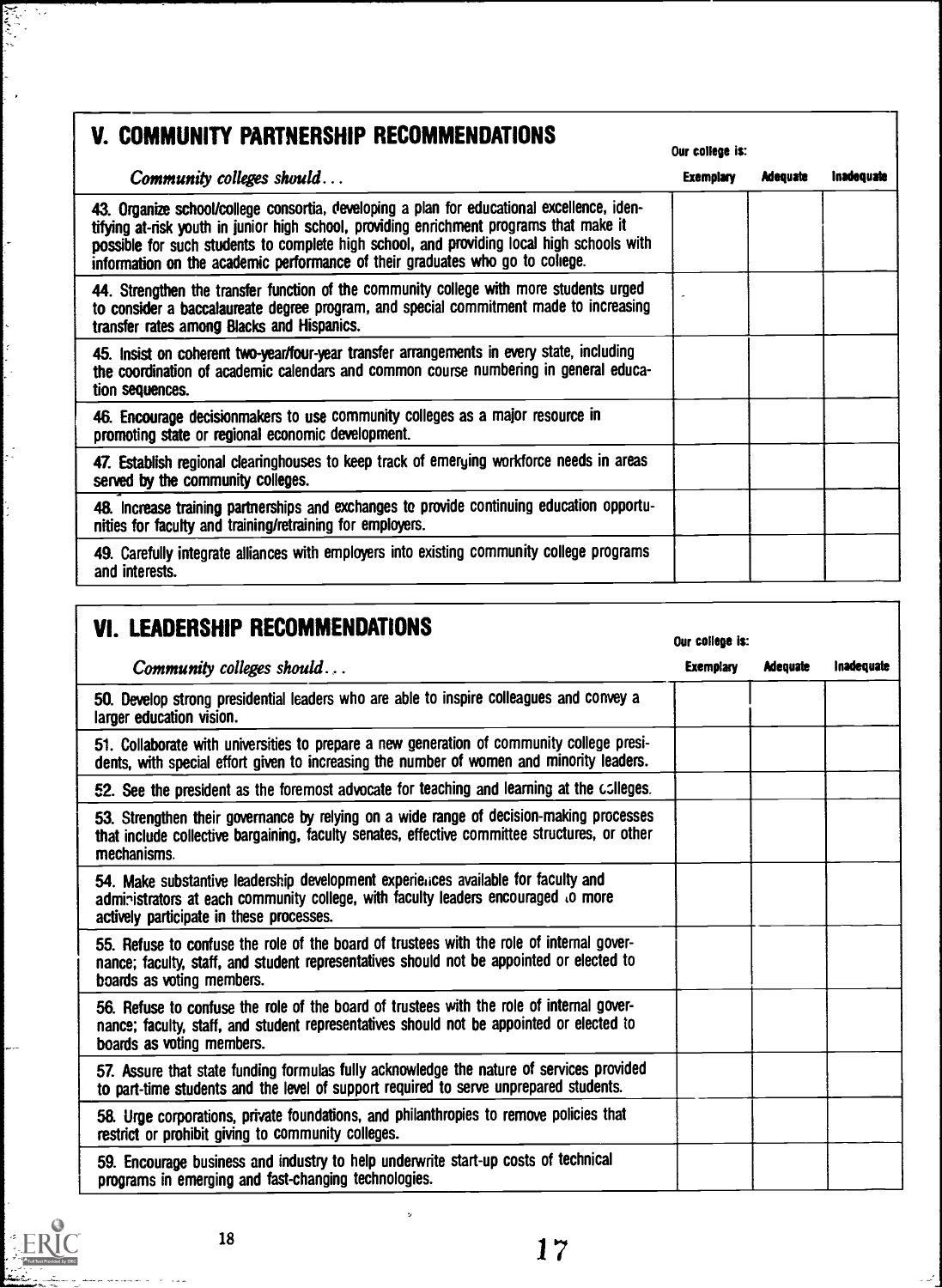### VII. ASSESSMENT RECOMMENDATIONS

|                                                                                                                                                              | Our college is:  |                 |            |
|--------------------------------------------------------------------------------------------------------------------------------------------------------------|------------------|-----------------|------------|
| Community colleges should                                                                                                                                    | <b>Exemplary</b> | <b>Adequate</b> | inadequate |
| 60. Stress classroom evaluation as the central assessment activity of the colleges.                                                                          |                  |                 |            |
| 61. Develop a campus-wide assessment of institutional effectiveness with faculty and<br>administrators involved in explicitly defining educational outcomes. |                  |                 |            |
| 62. Insist that college-wide assessment measure student competence in literacy, general<br>education, and an area of specialization.                         |                  |                 |            |
| 63. Conduct periodic interviews or surveys of current students, graduates, and employers<br>of graduates to help determine institutional effectiveness.      |                  |                 |            |

### COMMENTS:

राष्ट्र<br>इ.स

÷,

 $\ddot{\cdot}$ 

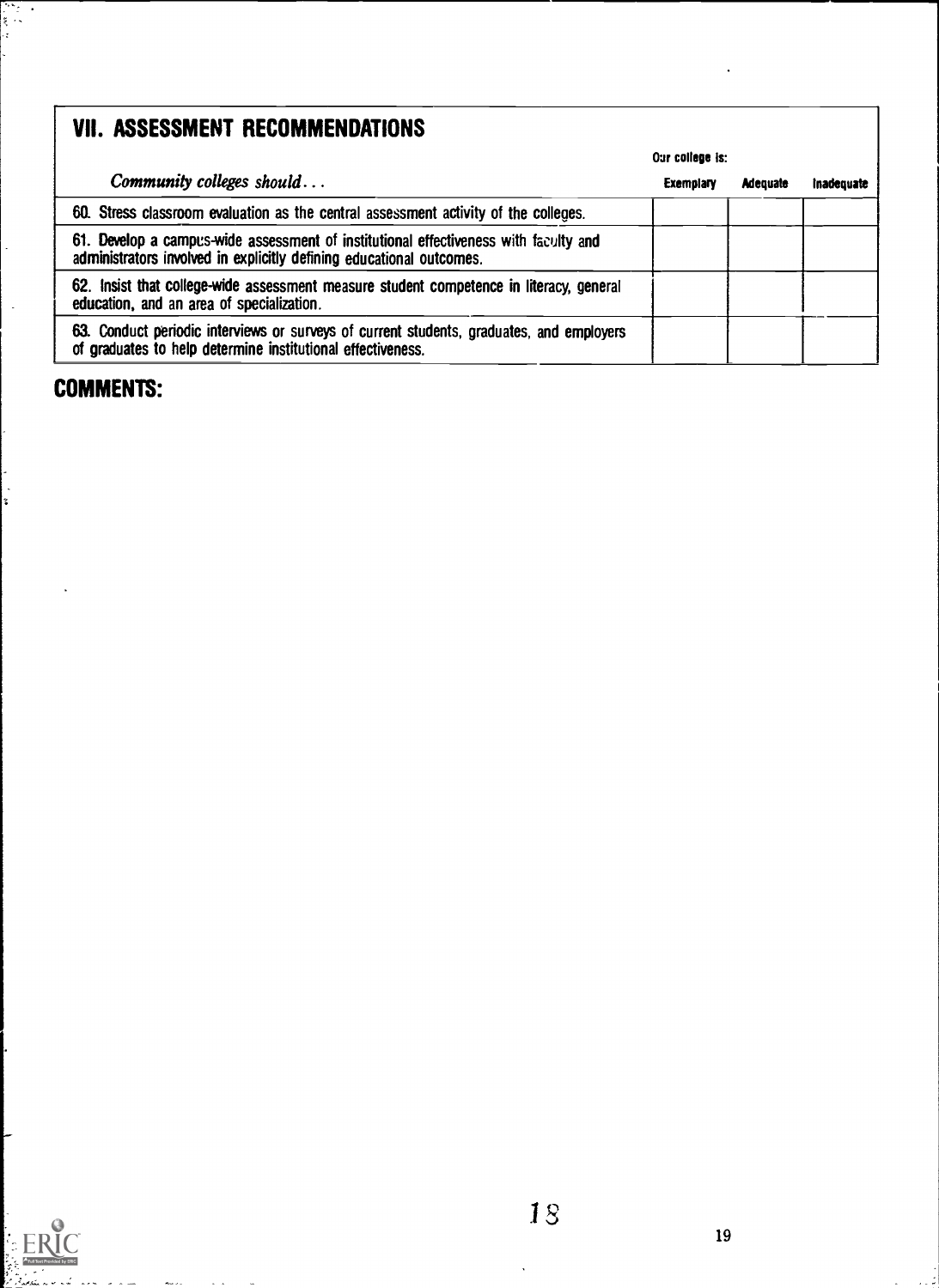## BUILDING COMMUNITIES: PRIORITY RECOMMENDATIONS

uring July 1988, AACJC surveyed 150 prominent community college leaders, asking them to prioritize the 63 recommendations made by the Commission on the Future of Community Colleges in its report, Building Communities. For each recommendation, the study participants were asked to rank, on a one to five scale  $(1 = low; 5 = high)$ , the relative priority of the recommendation as it relates to the work of local colleges, state agencies, and AACJC. A total of 126 survey instruments were returned, and the survey responses were used to assign a priority score to each of the Commission's recommendations.

This report summarizes findings as they relate to priorities for local colleges. Because 126 responses were received, the score assigned to each recommendation could range anywhere from a low of 126 (126  $\times$  1) to a high of 630 (126  $\times$  5). The recommendations were rank ordered on the basis of their scores. Findings are presented here for the entire set of 63 recommendations as well as for the seven categories in which the recommendations were grouped.

| Recommen-<br>dation # | <b>Score</b> |                                                                                                                                                                                                                                      |  |
|-----------------------|--------------|--------------------------------------------------------------------------------------------------------------------------------------------------------------------------------------------------------------------------------------|--|
| 29.                   | 557          | Insist that good teaching is the hallmark of the community<br>college movement, with students encouraged to be active,<br>cooperative learners.                                                                                      |  |
| 7.                    | 550          | Make a commitment to the recruitment and retention of top<br>quality faculty and to the professional development of these<br>colleagues.                                                                                             |  |
| 13.                   | 543          | Assess the reading, writing, and computational ability of all<br>first-time community college students when they enroll.                                                                                                             |  |
| 4.                    | 539          | Develop a first-year retention program with orientation for all<br>full-time, part-time and evening students. Such a program<br>would include advising, an early warning system, career coun-<br>seling, and mentoring arrangements. |  |
| 15.                   | 539          | Ensure that college students become proficient in the written<br>and oral use of English, with all students completing a<br>collegiate-level writing course.                                                                         |  |
| 1.                    | 535          | Vigorously reaffirm equality of opportunity as an essential<br>goal.                                                                                                                                                                 |  |
| 61.                   | 528          | Develop a campus-wide assessment of institutional effective-<br>ness with faculty and administrators involved in explicitly<br>defining educational outcomes.                                                                        |  |
| 14.                   | 528          | Place students who are not well prepared in an intensive<br>developmental education program.                                                                                                                                         |  |
| 63.                   | 527          | Conduct periodic interviews or surveys of current students,<br>graduates, and employers of graduates, and employers of<br>graduates to help determine institutional effectiveness.                                                   |  |

#### Top 20 Recommendations for Local Colleges\*

'In descending order of priority score

Prepared by Jim Palmer, Vice President for Communications, American Association of Community and Junior Colleges.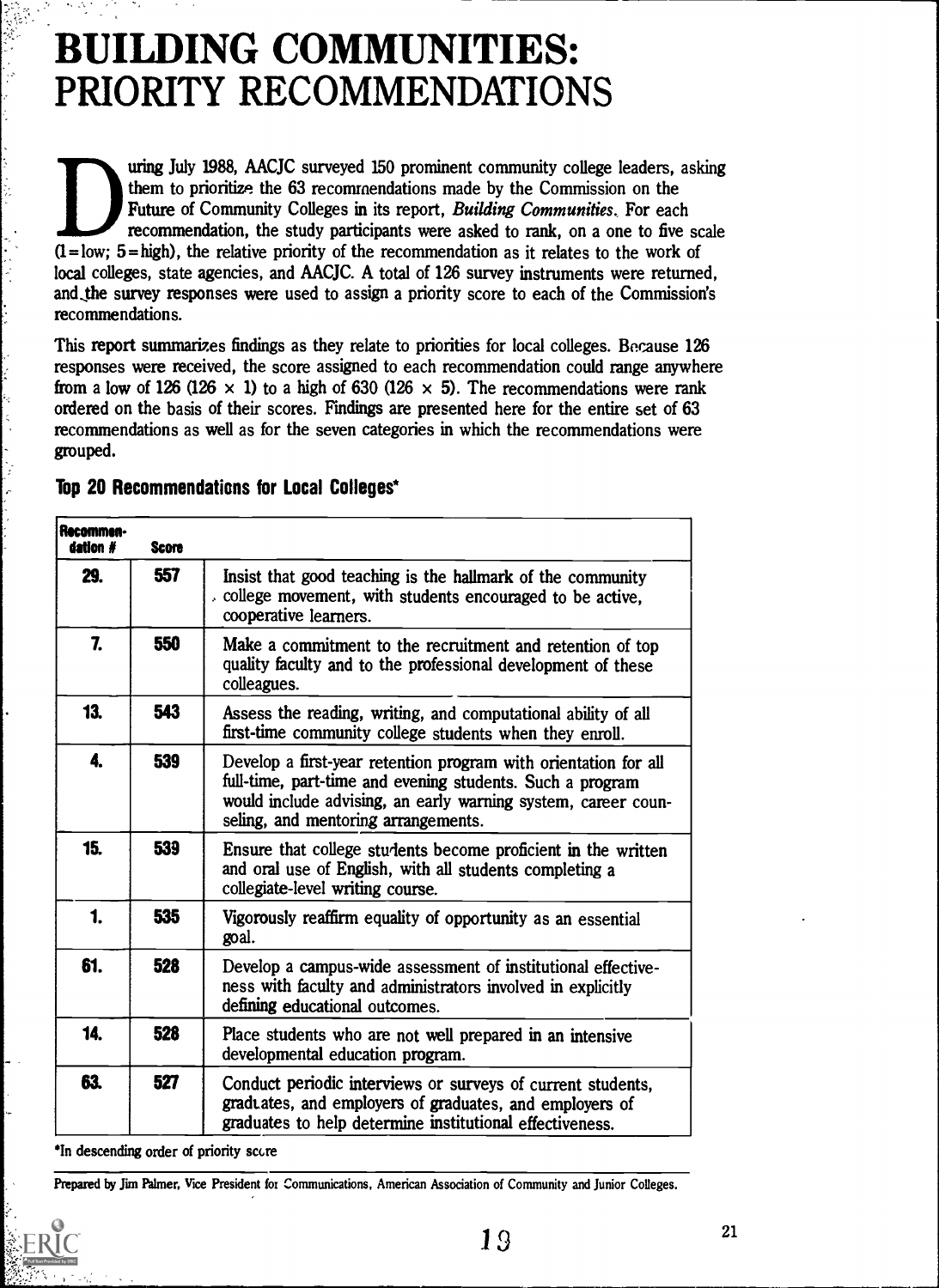| <b>Recommen</b><br>dation $#$ | <b>Score</b> |                                                                                                                                                                                                                                                                    |  |
|-------------------------------|--------------|--------------------------------------------------------------------------------------------------------------------------------------------------------------------------------------------------------------------------------------------------------------------|--|
| 9.                            | 521          | Develop a faculty renewal plan, in consultation with the<br>faculty, that includes campus workshops, faculty-led seminars,<br>retreats, short-term leaves, and sabbaticals.                                                                                        |  |
| 18.                           | 519          | Require that all associate degree students complete a core<br>curriculum that provides historical perspective, an under-<br>standing of our social institutions, knowledge of science and<br>technology, and an appreciation of the visual and performing<br>arts. |  |
| 25.                           | 518          | Work with employers to develop a program of recurrent<br>education to keep the workforce up-to-date and<br>well-educated.                                                                                                                                          |  |
| 46.                           | 517          | Encourage decisionmakers to use community colleges as a<br>major resource in promoting state or regional economic<br>development.                                                                                                                                  |  |
| 52.                           | 516          | See the president as the foremost advocate for teaching and<br>learning at the colleges.                                                                                                                                                                           |  |
| 20.                           | 513          | Join with schools in $2+2$ or $2+1$ arrang ments in which tech-<br>nical studies programs begun in high school are completed in<br>a community college.                                                                                                            |  |
| 40.                           | 507          | Insist that separation based on age, race, or ethnicity is not<br>permitted and encourage collaboration between students with<br>different backgrounds.                                                                                                            |  |
| 2.                            | 507          | Develop an outreach plan for disadvantaged students, specifi-<br>cally including an early identification program with<br>surrounding schools, focusing first on junior high school<br>students.                                                                    |  |
| 23.                           | 507          | Insure the viability of the Associate of Applied Science<br>Degree by giving attention to communication, computation,<br>and problem-solving competencies in addition to technical<br>education skills.                                                            |  |
| 62.                           | 506          | Insist that college-wide assessment measure student compe-<br>tence in literacy, general education, and an area of<br>specialization.                                                                                                                              |  |
| 3.                            | 439          | Expand and improve outreach programs for adults, reaching<br>such groups as displaced workers, single parents, and adults<br>returning after military service.                                                                                                     |  |

22

 $\mathcal{L}_{\mathcal{C}}$ 

**ERIC** 

 $\frac{1}{2} \sum_{i=1}^n \sum_{j=1}^n \frac{1}{j!} \sum_{j=1}^n \frac{1}{j!} \sum_{j=1}^n \frac{1}{j!} \sum_{j=1}^n \frac{1}{j!} \sum_{j=1}^n \frac{1}{j!} \sum_{j=1}^n \frac{1}{j!} \sum_{j=1}^n \frac{1}{j!} \sum_{j=1}^n \frac{1}{j!} \sum_{j=1}^n \frac{1}{j!} \sum_{j=1}^n \frac{1}{j!} \sum_{j=1}^n \frac{1}{j!} \sum_{j=1}^n \frac{1}{j!}$ 

:<br>بالمركب بن<br>ماهاسايياتا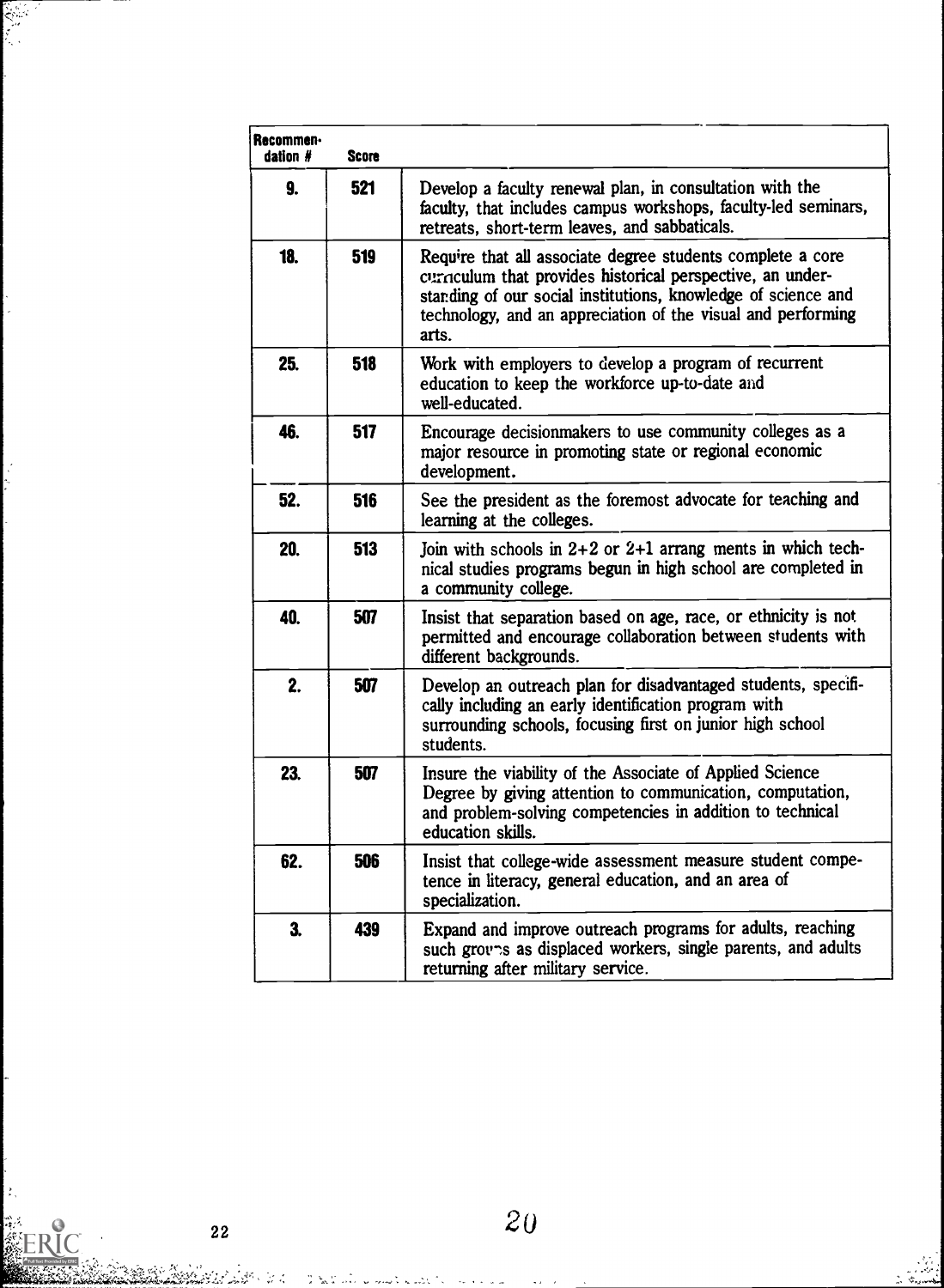### Top 20 Recommendations for State Agencies

 $\mathbf{r}$ 

 $\frac{1}{2}$ 

| Recommen-<br>dation # | <b>Score</b> |                                                                                                                                                                                                                                                                                                        |  |
|-----------------------|--------------|--------------------------------------------------------------------------------------------------------------------------------------------------------------------------------------------------------------------------------------------------------------------------------------------------------|--|
| 57.                   | 539          | Assure that state funding formulas fully acknowledge the<br>nature of services provided to part-time students and the<br>level of support required to serve unprepared students.                                                                                                                       |  |
| 46.                   | 535          | Encourage decisionmakers to use community colleges as a<br>major resource in promoting state or regional economic<br>development.                                                                                                                                                                      |  |
| 1.                    | 532          | Vigorously reaffirm equality of opportunity as an essential<br>goal.                                                                                                                                                                                                                                   |  |
| 45.                   | 501          | Insist on coherent two-year/four-year transfer arrangements in<br>every state, including the coordination of academic calendars<br>and common course numbering in general education<br>sequences.                                                                                                      |  |
| 17.                   | 496          | Coor inate adult literacy programs as part of the public<br>service mandate of the community college, urging that<br>literacy respor ibility be defined by statute at the state level.                                                                                                                 |  |
| 59.                   | 495          | Encourage business and industry to help underwrite start-up<br>costs of technical programs in emerging and fast-changing<br>technologies.                                                                                                                                                              |  |
| 58.                   | 491          | Urge corporations, private foundations, and philanthropies to<br>remove policies that restrict or prohibit giving to community<br>colleges.                                                                                                                                                            |  |
| 44.                   | 491          | Strengthen the transfer function of the community college<br>with more students urged to consider a baccalaureate degree<br>program, and special commitment made to increasing transfer<br>rates among Blacks and Hispanics.                                                                           |  |
| 51.                   | 481          | Collaborate with universities to prepare a new generation of<br>community college presidents, with special effort given to<br>increasing the number of women and minority leaders.                                                                                                                     |  |
| 56.                   | 479          | Refuse to confuse the role of the board of trustees with the<br>role of internal governance; faculty, staff, and student<br>representatives should not be appointed or elected to boards<br>as voting members.                                                                                         |  |
| 8.                    | 478          | Increase the percentage of faculty members who are Black,<br>Hispanic, and Asian, by identifying future teachers from<br>among minority students in high schools and community<br>colleges; and making graduate fellowships available to<br>minority students who plan to teach in community colleges. |  |
| 52.                   | 471          | See the president as the foremost advocate for teaching and<br>learning at the colleges.                                                                                                                                                                                                               |  |
| 50.                   | 470          | Develop strong presidential leaders who are able to inspire<br>colleagues and convey a larger education vision.                                                                                                                                                                                        |  |
| 7.                    | 468          | Make a commitment to the recruitment and retention of top<br>quality faculty and to the professional development of these<br>colleagues.                                                                                                                                                               |  |



÷.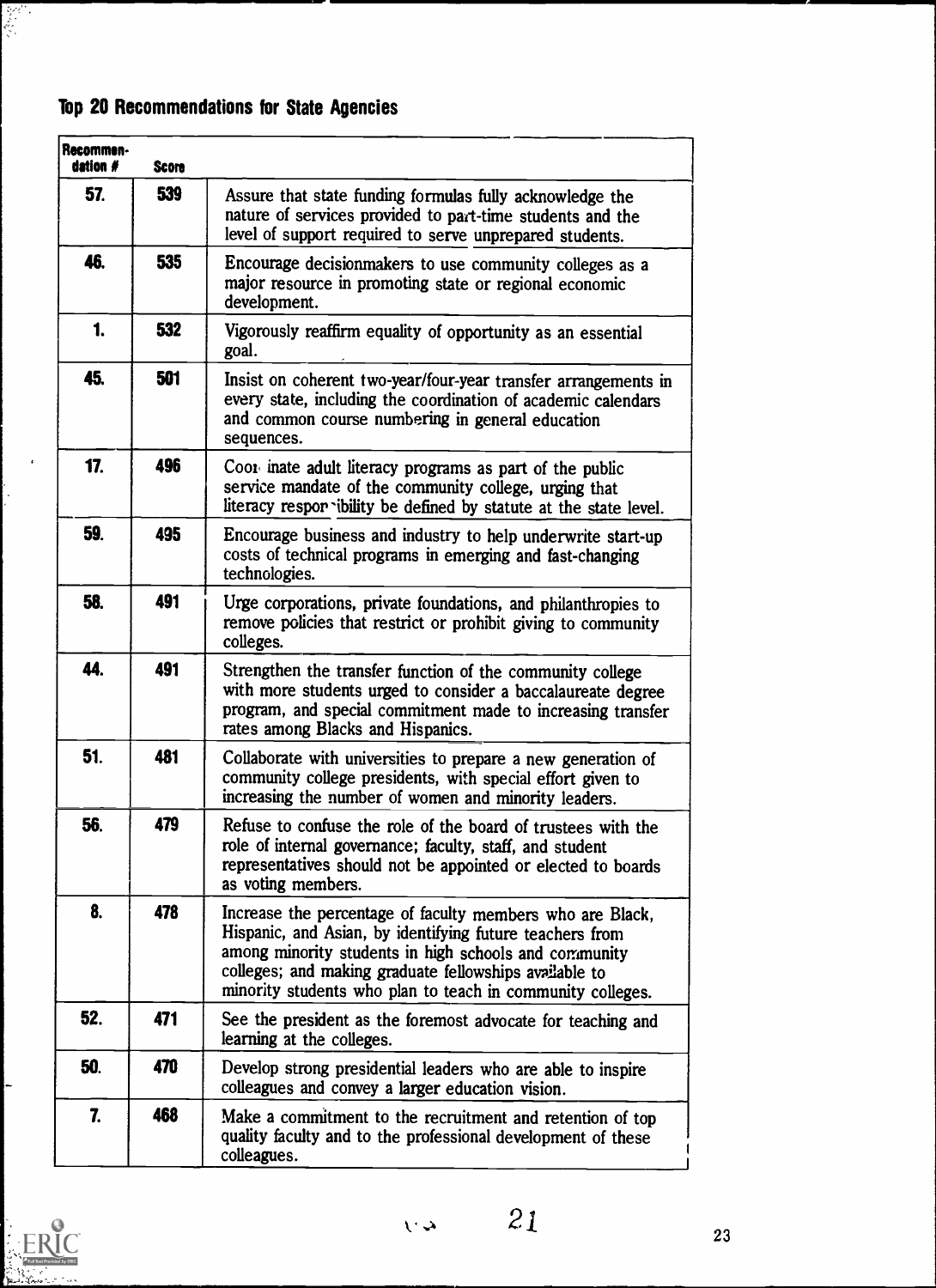| Recommen-<br>dation # | <b>Score</b> |                                                                                                                                                                                                                                                                    |
|-----------------------|--------------|--------------------------------------------------------------------------------------------------------------------------------------------------------------------------------------------------------------------------------------------------------------------|
| 29.                   | 464          | Insist that good teaching is the hallmark of the community<br>college movement, with students encouraged to be active,<br>cooperative learners.                                                                                                                    |
| 25.                   | 464          | Work with employers to develop a program of recurrent<br>education to keep the workforce up-to-date and<br>well-educated.                                                                                                                                          |
| 47.                   | 459          | Establish regional clearinghouses to keep track of emerging<br>workforce needs in areas served by the community colleges.                                                                                                                                          |
| 48.                   | 457          | Increase training partnerships and exchanges to provide<br>continuing education opportunities for faculty and<br>training/retraining for employees.                                                                                                                |
| 20.                   | 45î          | Join with schools in $2+2$ or $2+1$ arrangements in which tech-<br>nical studies programs begun in high school are completed in<br>a community college.                                                                                                            |
| 18.                   | 450          | Require that all associate degree students complete a core<br>curriculum that provides historical perspective, an under-<br>standing of our social institutions, knowledge of science and<br>technology, and an appreciation of the visual and performing<br>arts. |

しょうしょう

 $\boxed{\prod\limits_{j\neq n}\prod\limits_{i=1}^{n}\sum\limits_{\text{Pounded by EIR}}}}$ 

22

 $\hat{\mathcal{A}}$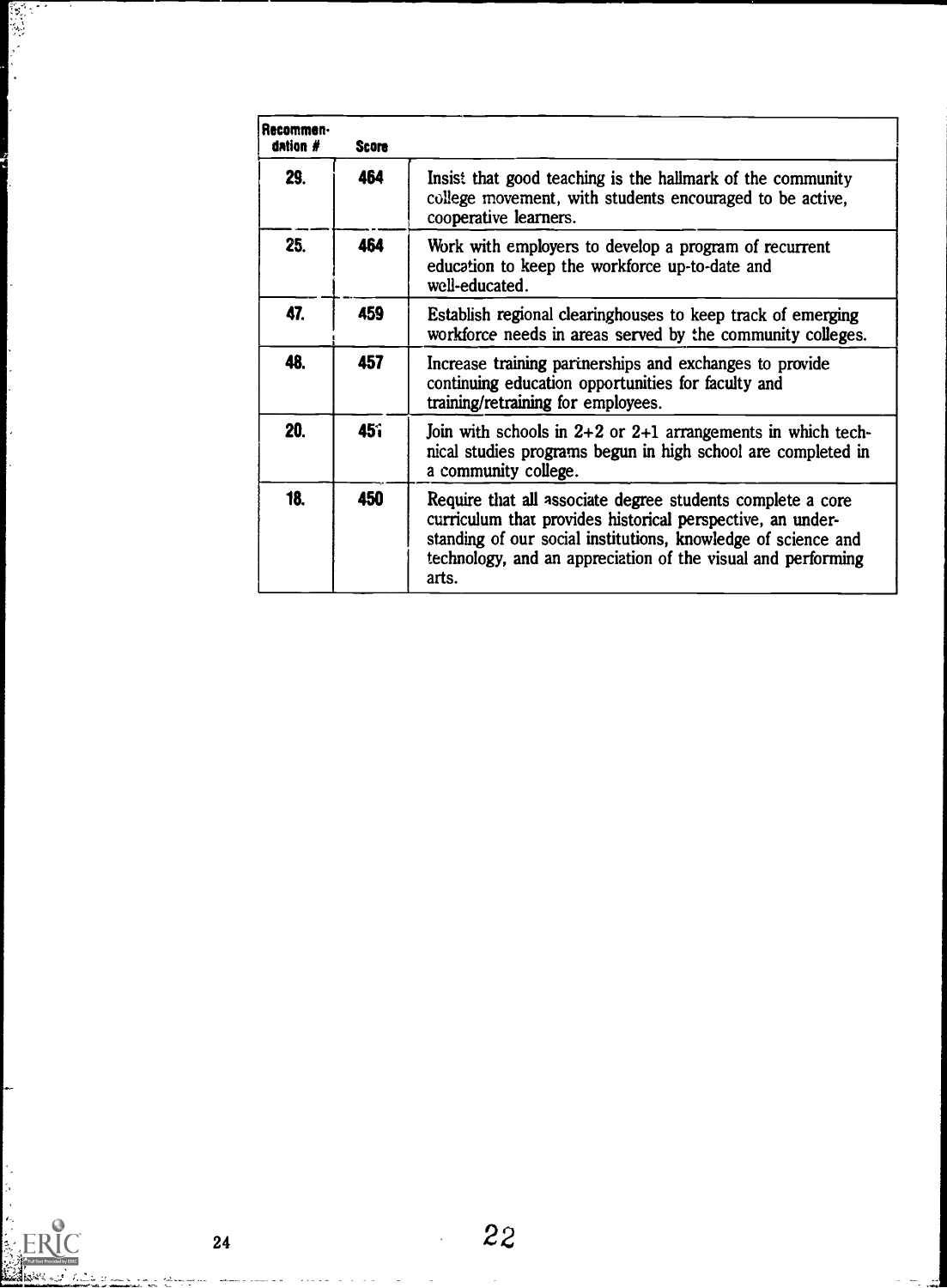#### Top 20 Recommendations for AACJC

 $\ddot{\phantom{a}}$ 

 $\mathcal{A}_{\mathcal{A}}$ 

 $\frac{1}{2}$  $\overline{a}$ 

An analysis of the 20 items receiving the highest scores reveals that the respondents want AACJC to work on several areas:

- **Leadership development, both for presidents and trustees.**
- Equal opportunity for minorities and women, both in terms of educational opportunity for students and the recruitment of women and minority faculty and administrators.
- **Institutional advancement and resource development.**
- **Promoting the community college role as a community resource, both for economic** development and adult literacy.
- **Fostering excellence in teaching and serving as a community resource, both for economic** development and adult literacy.
- **Strengthening tranfer ties with four-year institutions.**
- **Promoting opportunities for faculty upgrading and development.**

| Recommen-<br>dation # | <b>Score</b> |                                                                                                                                                                                                                                                  |  |
|-----------------------|--------------|--------------------------------------------------------------------------------------------------------------------------------------------------------------------------------------------------------------------------------------------------|--|
| 50.                   | 544          | Develop strong presidential leaders who are able to inspire<br>colleagues and convey a larger educational vision.                                                                                                                                |  |
| 58.                   | 541          | Urge corporations, private foundations, and philanthropies to<br>remove policies that restrict or prohibit giving to community<br>colleges.                                                                                                      |  |
| 1.                    | 533          | Vigorously reaffirm equality of opportunity as an essential<br>goal.                                                                                                                                                                             |  |
| 46.                   | 520          | Encourage decisionmakers to use community colleges as a<br>major resource in promoting state or regional economic<br>development.                                                                                                                |  |
| 59.                   | 501          | Encourage business and industry to help underwrite start-up<br>costs of technical programs in emerging and fast-changing<br>technologies.                                                                                                        |  |
| 51.                   | 500          | Collaborate with universities to prepare a new generation of<br>community college presidents, with special effort given to<br>increasing the number of women and minority leaders.                                                               |  |
| 37.                   | 493          | Explore new uses of technology to build a national network of<br>community college educators who-through electronic<br>networks, satellite classrooms and conferences-can tran-<br>scend regionalism on consequential isues.                     |  |
| 52.                   | 485          | See the president as the foremost advocate for teaching and<br>learning at the colleges.                                                                                                                                                         |  |
| 35.                   | 474          | Establish a clearinghouse at AACJC to identify educational<br>software of special value.                                                                                                                                                         |  |
| 55.                   | 468          | Strengthen the role of community college trustees by<br>stressing their role in selecting an effective leader and<br>defining and monitoring institutional goals, and by expanding<br>the professional development of community coluge trustees. |  |
| 29.                   | 466          | Insist that good teaching is the hallmark of the community<br>college movement, with students encouraged to be active,<br>cooperative learners.                                                                                                  |  |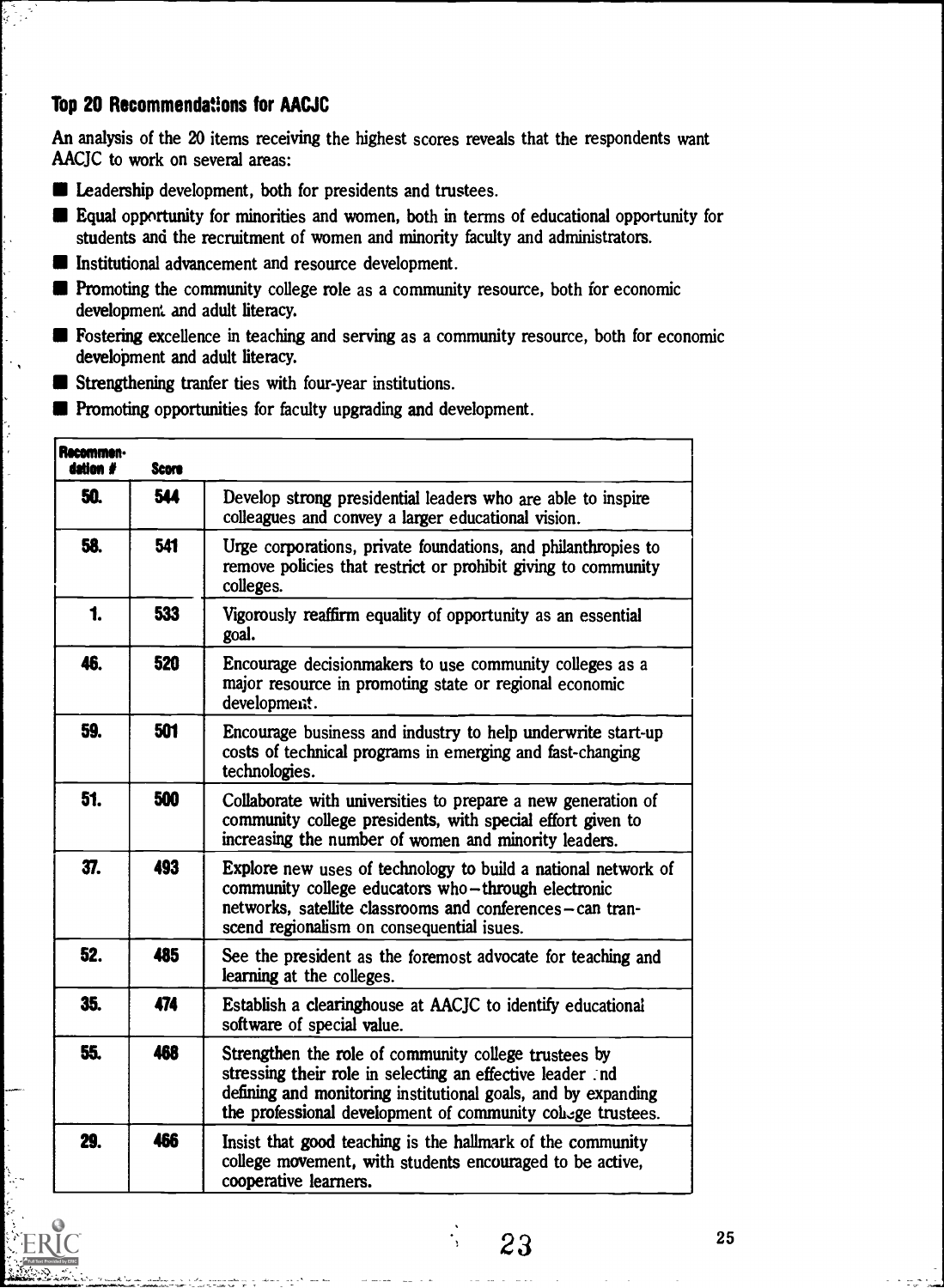| Recommen-<br>dation # | <b>Score</b> |                                                                                                                                                                                                                                                                                                                    |  |
|-----------------------|--------------|--------------------------------------------------------------------------------------------------------------------------------------------------------------------------------------------------------------------------------------------------------------------------------------------------------------------|--|
| 57.                   | 452          | Assure that state funding formulas fully acknowledge the<br>nature of services provided to part-time students and the<br>level of support required to serve unprepared students.                                                                                                                                   |  |
| 56.                   | 439          | Refuse to confuse the role of the board of trustees with the<br>role of internal governance; faculty, staff, and student<br>representatives should not be appointed or elected to boards<br>as voting members.                                                                                                     |  |
| 45.                   | 436          | Insist on coherent two-year/four-year transfer arrangements in<br>every state, including the coordination of academic calendars<br>and common course numbering in general education<br>sequences.                                                                                                                  |  |
| 44.                   | 426          | Strengthen the transfer function of the community college<br>with more students urged to consider a baccalaureate degree<br>program, and special commitment made to increasing transfer<br>rates among Blacks and Hispanics.                                                                                       |  |
| 47.                   | 420          | Establish regional clearinghouses to keep track of emerging<br>workforce needs in areas served by the community colleges.                                                                                                                                                                                          |  |
| 8.                    | 416          | Increase the percentage of faculty members who are Black,<br>Hispanic, and Asian, by identifying future teachers from<br>among minority students in high schools and community<br>colleges; and making graduate fellowships available to<br>minority students $\mathbf{v}$ ho plan to teach in community colleges. |  |
| 48.                   | 413          | Increase training partnerships and exchanges to provide<br>continuing education opportunities for faculty and<br>training/retraining for employees.                                                                                                                                                                |  |
| 17.                   | 406          | Coordinate adult literacy programs as part of the public<br>service mandate of the community college, urging that<br>literacy responsibility be defined by statute at the state level.                                                                                                                             |  |
| 40.                   | 405          | Insist that separation based on age, race or ethnicity is not<br>permitted and encourage collaboration between students with<br>different backgrounds.                                                                                                                                                             |  |

ERIC

Į.

 $\sim$  . . .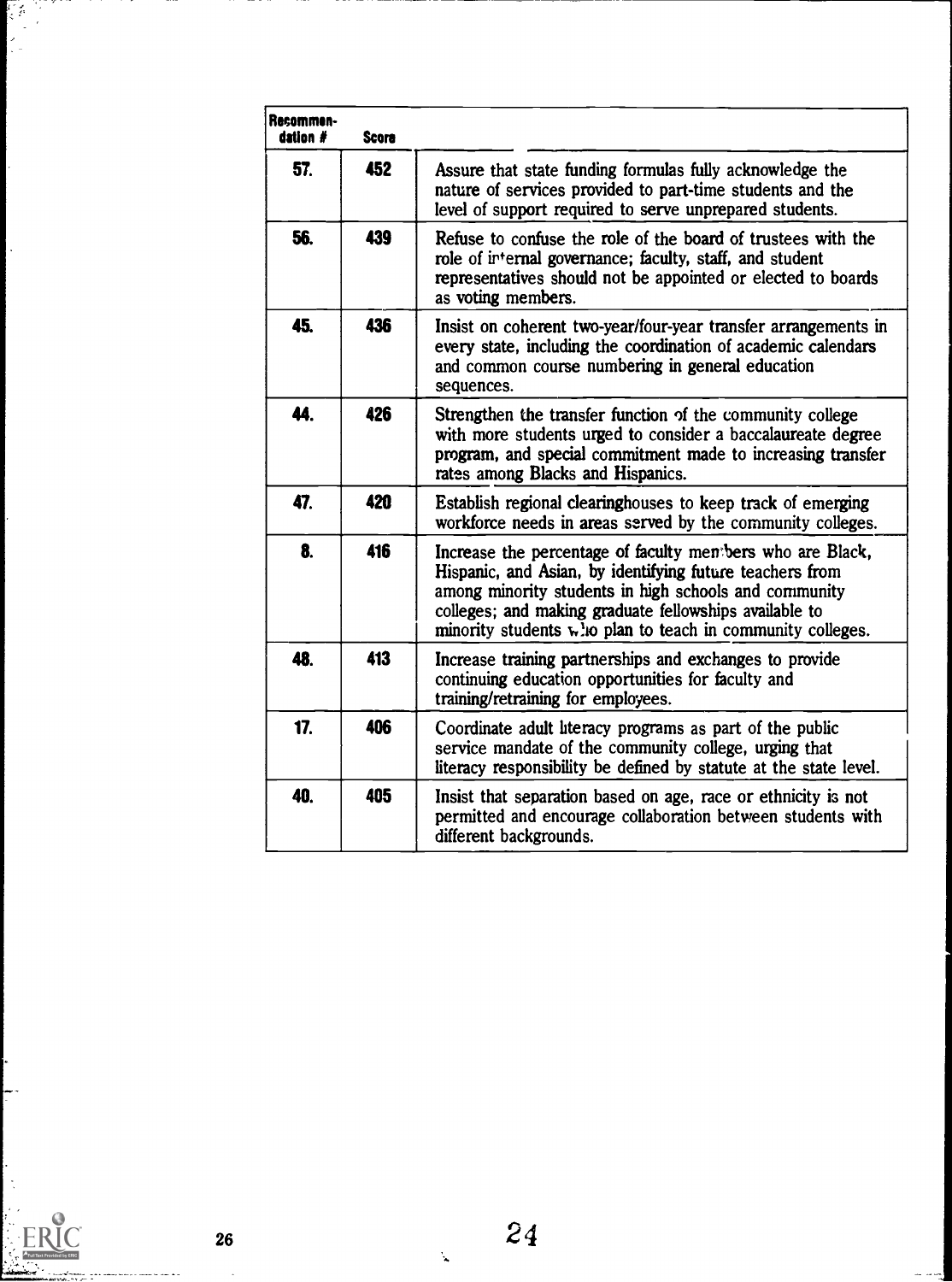## BUILDING COMMUNITIES: A SAMPLING OF CAMPUS AND SYSTEM INITIATIVES

cross the nation, community,<br>technical, and junior colleges and<br>state systems have initiated a<br>variety of significant activities in<br>response to the AACJC Futures Commiscross the nation, community, cross technical, and junior colleges and variety of significant activities in sion report. These vigorous follow-up efforts reflect a determination on the part of these institutions that Building Communities not be "just another report" that gathers dust on bookshelves; rather, AACJC, the Futures Commission, and AACJC member institutions affirm that the success of the Commission's work will be most significantly revealed in the extent to which its findings and recommendations have a substantive impact on the programs and practices of individual community colleges as they prepare for a new century.

Since Building Communities was published. numerous colleges and professional associations have used the report as the basis for conferences, retreats, faculty convocations, and campus/community discussions. Sample descriptions of state and local follow-up activities are provided below.

#### State Initiatives

**North Carolina Community College System** 

Under the leadership of Robert Scott, President, the North Carolina colleges celebrated the system's 25th anniversary with a conference and teleconference. using Building Communities as the focus for statewide discussion and featuring Futures Commission Chair Ernest Boyer as keynote speaker. Building upon its recent emphasis on short- and long-range planning for the system's 58 colleges, the North Carolina State Board of Community Colleges has aption and a special blue-ribbon commission to continue the planning effort. For more information, contact the North Carolina Department of Community Colleges, Public Affairs Office, 200 W. Jones Street, Raleigh, NC 27603-1337.

#### **University of Kentucky Community** College System

Another silver anniversary celebration and "look to the future" is underway in Kentucky, under the leadership of system Chancellor Charles Wethington. In that state, a panel of leaders representing college administrators and faculties, local college advisory boards, business, industry, education, and government is being brought together to chart a course for the future. Building Communities, together with other documents on demographic trends and economic development, will serve as a basis for the group's deliberations.

#### **In Iowa Community Colleges** In Iowa, the state Department of Education has issued new guidelines for "annual visits" to area colleges, based on the recommendations of a planning committee composed of the current and past presidents of the Iowa Association of Community College Presidents and representatives of the Regent Committee on Educational Relations. According to the new plan, emphasis for the 1988-89 annual visits will be on the relevance to Iowa's area colleges of the AACJC Futures Commission report. The focal point, both for the 1988-89 annual visits and for the annual progress report required from each college, will be the twenty recommendations included in Building Communities, chapter III, "Curriculum: From Literacy to Lifelong Education." This initiative complements the recent work of the Iowa Association of Community College Trustees, which has produced "Common Bonds," a strategic plan for the state's 15 area community colleges.

**E** Virginia Community College System The VCCS, with leadership from Chancellor J.F. Hockaday, is looking to the future in several ways. Early this fall,

Prepared by Kay M. McClenney Educational Consultant. Evergreen, Colorado

 $\overline{\mathbf{r}}$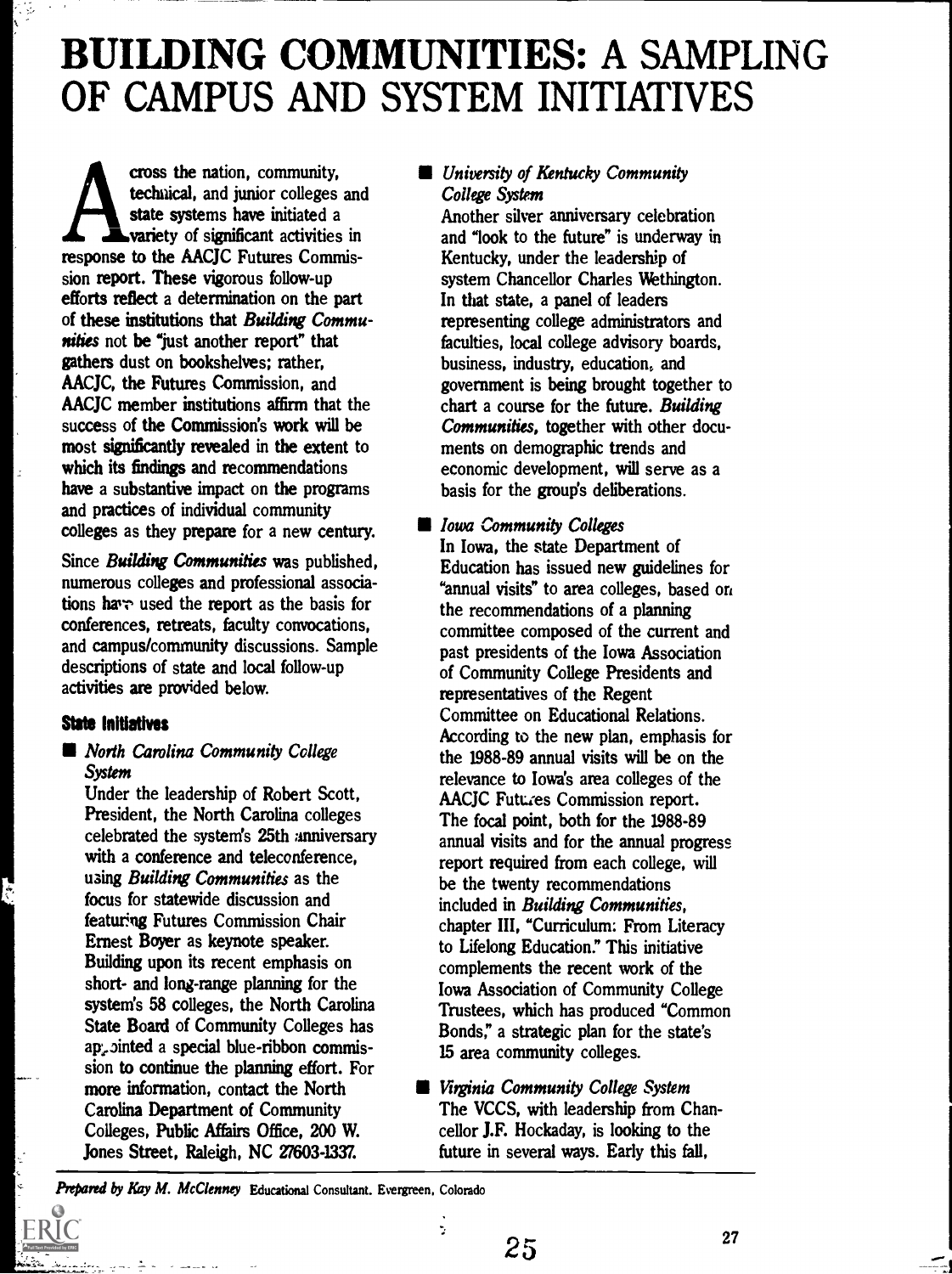"The Committee of 100" will come together from across Virginia to discuss the Building Communities report and the future of Virginia community colleges. A call for papers has gone out to all 23 Virginia community colleges, and papers will be reviewed by The Committee of 100. The Committee consists of all Virginia college presidents, business and industry representatives, state government agency officers, and staff representing elected state officials. Also, a steering committee of VCCS representatives is planning a spring charette and a publication, Toward the Year 2000: The Future of the VCCS; and the annual VCCS meeting will focus on the Futures Commission report.

- **Illinois Community College Bo, d** David R. Pierce, Executive Director of the ICCB, reports that Illinois community colleges are being encouraged to study the Futures Commission report and to seriously consider its implications for local institutions. Pierce, a member of the Commission, has been active in discussing the report with college personnel and is leading similar discussions about implementation strategies at the state level.
- **Community Colleges**

All Ohio two-year colleges and the Ohio Board of Regents recently sponsored a conference on "Communities?' David H. Ponitz, AACJC Board Chair, ex officio member of the Futures Commission and President, Sinclair Community College, joined Nolen M. Ellison, Commission member and chief executive of Cuyahoga Community College District, to lead a discussion on the themes and ideas presented in the Futures Commission report.

#### **Congress of Connecticut Community** Colleges

At its 14th Annual Leadership Conference, the "4Cs" heard a keynote presentation on the Commission report. Panelists responding to the presentation

included community representatives, a state legislator, a local college leader, and Andrew McKirdy, Executive Director, Board of Trustees, Connecticut Regional Community Colleges.

#### College Initiatives

#### Washtenaw Commur: y College, Michigan

A Commission on the Future of Washtenaw Community College has been established under the leadership of Gunder Myran, President. The Commission is composed of a crosssection of constituents, and is charged to prepare  $\sqrt{r}$  report to be presented to the Board of Trustees, recommending strategic directions through the year 2000. Using the experience of the AACJC Futures Commission as a model, and tailoring that model to address local needs, the WCC Commission will focus on broad, future-oriented issues that will impact the institution's development in its second 20 years. The WCC Commission's report and recommendations will provide the basis for strategic and operational planning and for the college's self-study for reaffirmation of accreditztion by North Central Association of Colleges and Schools.

E Western Wisconsin Technical College Building Communities is a living document at WWTC. All Board members and all college staff members have received copies of the report. The administrative staff, led by Beverly Simone, District Director, has provided a status report on each recommendatior to the Board and the Board is using that information to revise its strategic plan. The 1988-89 college goals reflect several key emphases of the Commission report. The President's annual goals are also directly tied to the document. All staff in-service conducted prior to the b-ginning of the school year was focused on the Building Communities report and WWTC's related activities. Specifically, the college conducted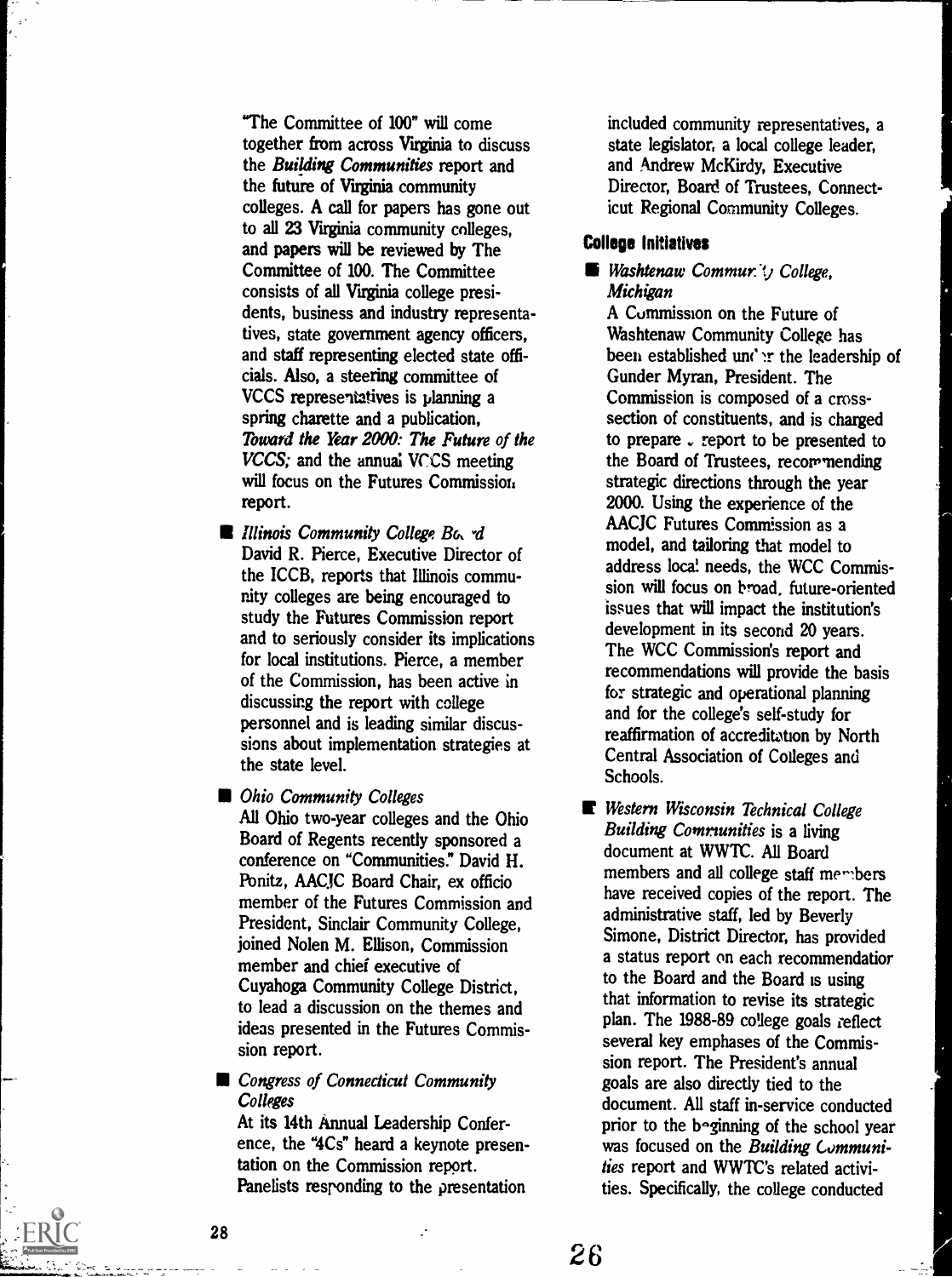a program entitled "Share the Vision" which included an overview of the report by Simone, a member of the Futures Commission. The overview was followed by presentations by six faculty and staff members who focused on WWTC's progress in the following specific areas highlighted in the Commission report: WWTC students, WWTC teachers as classroom researchers, leadership (faculty, staff and trustees), and equality of opportunity.

除露路

ేష్ ఈ స్టాల్స్ తెలుగు కొంది. ఈ స్టాల్స్ కొంది ఇంటీ ప్రైవేటు స్టాల్స్ కొంది.<br>ఇక సంస్థ సంస్థ సంఘం కార్యకర్మ సంస్థ సంస్థ సంస్థ సంస్థ సంస్థ సంస్థ సంస్థ సంస్థ సంస్థ సంస్థ సంస్థ సంస్థ సంస్థ సం

医空中

かんかん かんかんかん しゅうしょう かんきん いっこう

**B** Dundalk Community College, Maryland With leadership provided by Martha Smith, President, a task force at Dundalk Community College has completed an institutional audit to deter-. mine the institution's status regarding the implementation (i.e., current, planned, or proposed) of each recommendation in the Futures Commission report. In a meeting of the college community, a second step was taken when each person present was asked to describe in one sentence his or her individual purpose in relationship to the purpose of college. These written statements are being reviewed to determine predominant themes and to analyze the extent to which perceptions are consistent with a sense of building communities. Because Dundalk is beginning implementation of recommendations resulting from a recent campus-wide study on learning excellence, the college now embraces the challenge of integration-building on the strengths of the excellence study, the institutional audit, the purpose statements, and the Futures Commission report. Additional ideas being explored include developing "building community forums" for a variety of community audiences, designing a "building communities student orientation presentation; and incorporating the "building communities vision" into the institution's strategic planning process.

#### **Midlands Technical College, South** Carolina

A few months prior to the publication of the Futures Commission report, Midlands Technical College, with leadership from James L. Hudgins, President, completed its Vision for Excellence and companion Strategic Plan. Subsequently, a thorough analysis of Building Communities produced a comparision of the college plans with the recommendations of the AACJC Futures Commission. Citing a startling incidence of "matching dreams," the report on the MTC "Response to the Commission on the Future of Community Colleges" identifies both distinctive accomplishments of the college and areas where planning goals and/or implementation strategies might be strengthened:

**Broward Community College, Florida** Shortly after *Building Communities* was released, the report was used as the basis for discussion and creative thinking at a mission retreat for all Broward Community College administrators, faculty, and development officers. Ideas produced at the retreat provided the content of a report summarizing the themes as well as strategies for reaching goals. Following further study and reaction by faculty and staff, a new mission statement will be created. According to Broward President Willis Holcombe, the Commission report and the retreat document are key resources in an intensive effort to re-evaluate the purposes, strategies, and programs of the college.

#### **Kalamazoo Valley Community College,** Michigan

All KVCC faculty, staff, and administrators were provided copies of Building Communities to read and study during the summer. President Marilyn Schlack reports that during the fall, a document which specifies pertinent themes, goals, and strategic plans for the local institutions will be produced.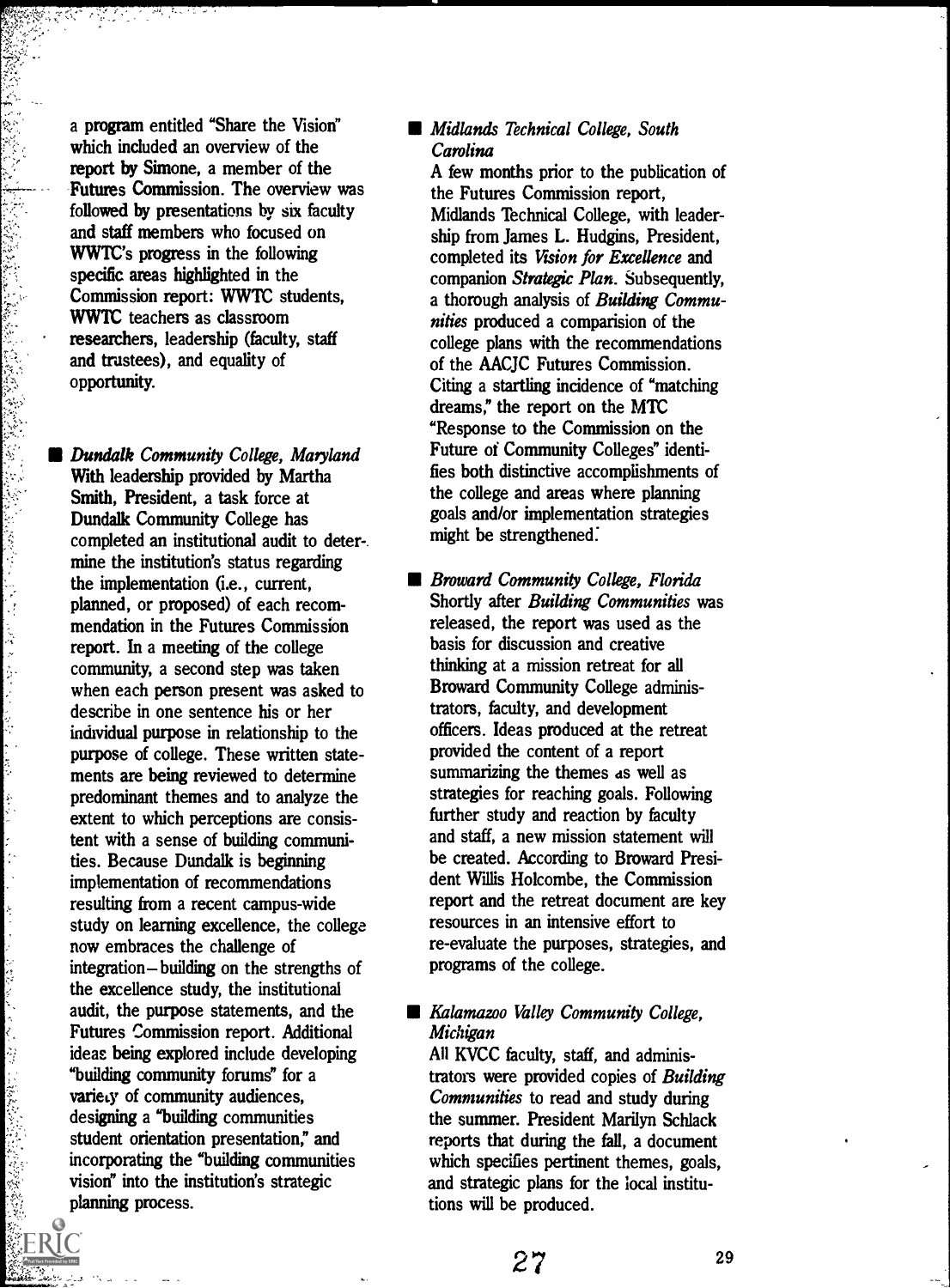**Kirkwood Community College, Iowa** Plans are underway at Kirkwood Community College, with leadership from Norman Nielsen, President, for a spring conference based upon the Futures Commission report. The conference results will be a publication involving not only Kirkwood staff but also the state university in the region, three private baccalaureate institutions, and local high schools. The sharing of ideas and dreams for the future is a promising outcome for these discussions among the educational institutions of the Cedar Rapids region.

#### **Waukesha County Technical College.** Wisconsin

 $\frac{1}{2}$ 

Richard Anderson, District Director, has led the college in initiating a "community awareness" campaign to highlight the Commission report. Efforts include work with the local media, discussion of the report at the board of trustees annual retreat, and development of a process for study and implementation of Commission recommendations.

#### **Eastern Iowa Community College** District and Black Hawk College, Illinois

In a cooperative effort, John Blong, Chancellor of the Eastern Iowa Community College District and Herbert Lyon, Chancellor of Black Hawk College, scheduled a joint news conference to publicize the Building Communities report. In addition, members of the Futures Commission were invited to join in a panel discussion of the report's implication? for local colleges.

**E** Central Community College, Nebraska A Carl Perkins grant has been received to support development of three levels of futuristic research related to the curriculum of Central Community College under the leadership of Joseph W. Pruesser, President. In the summer of 1987, business and general education faculty met to discuss core curricula and future goals of the college. Recently, trade and industrial faculty used the Futures Commission report as a basis for discussion on future curriculum; and next summer, the health occupation faculty will hold further discussions of curriculum and the future of the college, using Building Communities as a reference guide.

El Centro Coliege, Texas Through the efforts of administrators, faculty, and staff, El Centro College has designed a new program of professional development for all employees. The program addresses many of the issues highlighted in the Futures Commission report. Citing the Commission's assertion that "community must be defined not only as a region to be served, but also as a climate to be created." President Wright L. Lassister, Jr. targets the creation of that climate as El Centro College's objective through this plan for development of "our most important resource-people."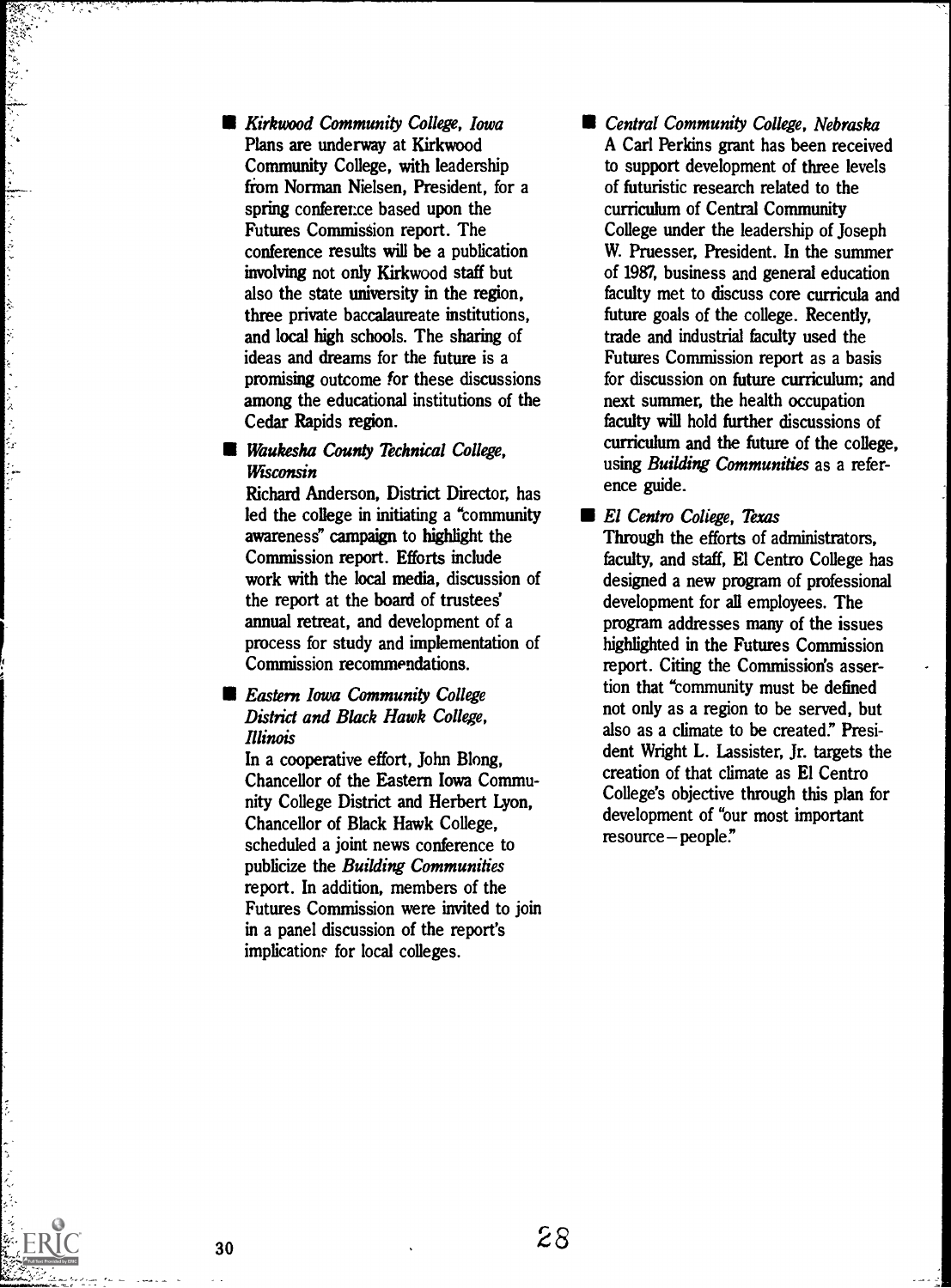## CALL TO ACTION: COMMISSION PERSPECTIVES

he Commission on the Future of Community Colleges is composed of distinguished leaders representing community colleges, universities, state education agencies, legislatures, and other organizations conce ned with higher education. Through 18 months of study and debate, the Commissioners forged a shared vision for the future of community colleges; and through their recent speeches to colleges and conferences across the country, the Commissioners have communicated both that collective vision and their own unique perspectives. Following are brief excerpts from a sample of those speeches.

#### Terry O'Banlon

 $\mathcal{L}^{\text{max}}_{\text{max}}$  , and  $\mathcal{L}^{\text{max}}_{\text{max}}$  , and  $\mathcal{L}^{\text{max}}_{\text{max}}$  ,  $\mathcal{L}^{\text{max}}_{\text{max}}$  ,  $\mathcal{L}^{\text{max}}_{\text{max}}$  ,  $\mathcal{L}^{\text{max}}_{\text{max}}$ 

#### Executive Director, The League for Innovation in the Community College

The community college may be the only social institution in modern times that provides opportunities for diverse elements of American society to come together. Churches tend to be segregated along racial and economic lines, as do service clubs and political parties. The family as a social institution has lost much of its impact on bringing the old and the young together. Universities are often segregated along economic and social lines and sometimes on intellectual ability. Even high schools do not represent the major elements of a community, especially those over age eighteen.

Perhaps only theatres and K-Marts remain as a place for the old and the young, black and white, poor and rich, to mingle; however, these are not educational institutions. The community college is one of the few, if not the only, remaining social melting pot in American culture with an educational purpose. If this society is to have any chance to build community, the community college is that last best chance. (From speeches presented at William Rainey Harper College, Macomb Community College, and Midlands Technical College.)

#### Joyce. S. Tsunoda

#### Chancellor, University of Hawaii Community College System

What needs to be done? How do we build a national community amidst such great divers' ties? The answer, we believe, lies within us. Building community must begin with us, each individual and at each community college. "If the college itself is not held together by a larger vision, if trustees, administrators, faculty, and students are not inspired by purposes that go beyond credits and credentials, the community college will be unable to build effective networks of collaboration beyond the campus. If the college itself is not a model community, it cannot advocate community to other." (Commission report, p. 7)

...How do you rate yourself and your own colleges and your respective districts in terms of this climate of "partnership?" Do you feel that you have this bond of shared common mission with your administrators and faculty? Do you feel good about your own readiness to help build a community, first within your own institution, and then within this ...state of yours, teeming with diversity and opportunities waiting to happen? Start with yourselves. Start with your college and extend the network of partnerships statewide. You can make a difference. (From a speech to the Conference of California Community College Trustees, May 28, 1988.)

#### Wilhelmina R. Delco

医阿尔夫氏病

Chair, Higher Education Committee, House of Representatives, State of Texas Boasting of the fact that community colleges have open admission policies has come to be like the fine print on the bottom of most company stationery that says, "We are an equal opportunity employee' It's down there, and you can't really say they don't have it because it's right there on the stationery, but it really doesn't mean a whole lot. Why not?

Prepared by Kay M. McClenney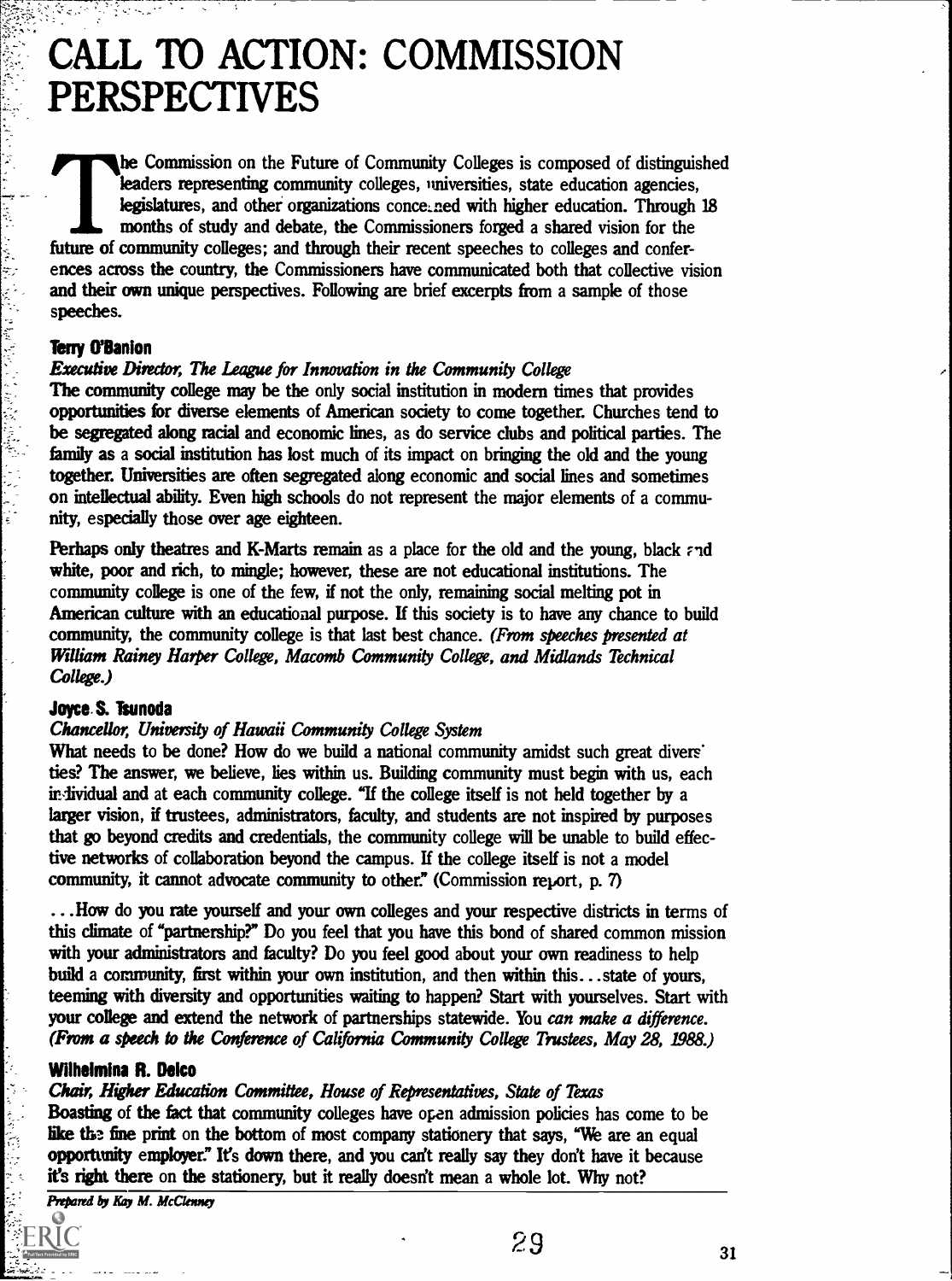Because...we're already dealing with the young people and middle-aged people and, in fact, the older people who are already motivated.

And yet our challenge goes deeper than that. Our challenge extends to those people who do not identify with community colleges but whom this country urgently needs in order to move to the future. These include the young people who are having babies and those horrible drop-out statistics... How do you recruit that core of students? That is the challenge of community colleges...

But getting the youngsters, or middle-aged people, there by whatever means is not enough. The second big step has to be retention. The answer to retention... is clearly financial aid. It's clearly counseling and remediation. It's dearly peer tutoring and telling students that if it was important enough to bring them here, it's also important enough to keep them here. (From AACJC's Third Annual Harry S. Truman Lecture, February 1, 1988.)

#### Lawrence W. Tyree

#### Chancellor, Dallas County Community College District

In the curriculum section of the Futures Commission report, we identify building blocks of content-beginning with literacy, moving next to a core general education curriculum, then to preparation for work, and ending with strategies for providing continuity through lifelong learning.. What does this content emphasis say about the building of community? The Commission believes the following things: that what we teach is a picture of what we value and how, indeed, we serve our students. That if the curriculum is too fragmented and learning becomes too compartmentalized, that community is lost because there is no coherence. And, more practically, this emphasis suggests that if faculty work mainly within departments, if administrators are removed from instruction, and students are not able to see connections or place their learning in perspective, then fragmentation grows and we all become more isolated.

Sometimes what we teach is like a kaleidoscope—bits of brightly colored glass that make a momentarily beautiful picture that, unfortunately, can never be duplicated. But what we teach needs to be more hie a story, an experience with a beginning, a middle and an end  $-$  rich in connections and moments of "Aha," because that is what comes with the telling of a story. (From a presentation to the Washington/Idaho Community College Association, August 9, 1988.)

#### Beverly S. Simone

#### District Director, Western Wisconsin Technical College

Building Communities: A Vision for a New Century is a deceptively simple document. Although it reads easily and advocates many activities already in place in some two-year colleges, the report also raises serious policy and procedural questions. The answers to these questions may be diverse, but they must be profound. The answers, revealed most significantly in the future-oriented plans, decisions, and actions of two-year colleges, should advance effective public policy, enhance instructional quality while maximizing educational opportunity, and develop stronger communities, both within and outside our colleges. Artificial barriers to lifelong learning must be removed, while stronger partnerships with business, labor, government, and education should be advanced. In building those partnerships, our shared aspiration is to ensure that students can most effectively and efficiently participate in high quality education throughout their lifetimes. (From presentations to a number of colleges and professional organizations across the country.)

The second control of the control of the control of the control of the control of the control of the control of the control of the control of the control of the control of the control of the control of the control of the c

 $\frac{1}{2}$ 

アー・リー

ķ

 $\frac{1}{2}$  $\frac{1}{2}$ ر<br>منتبه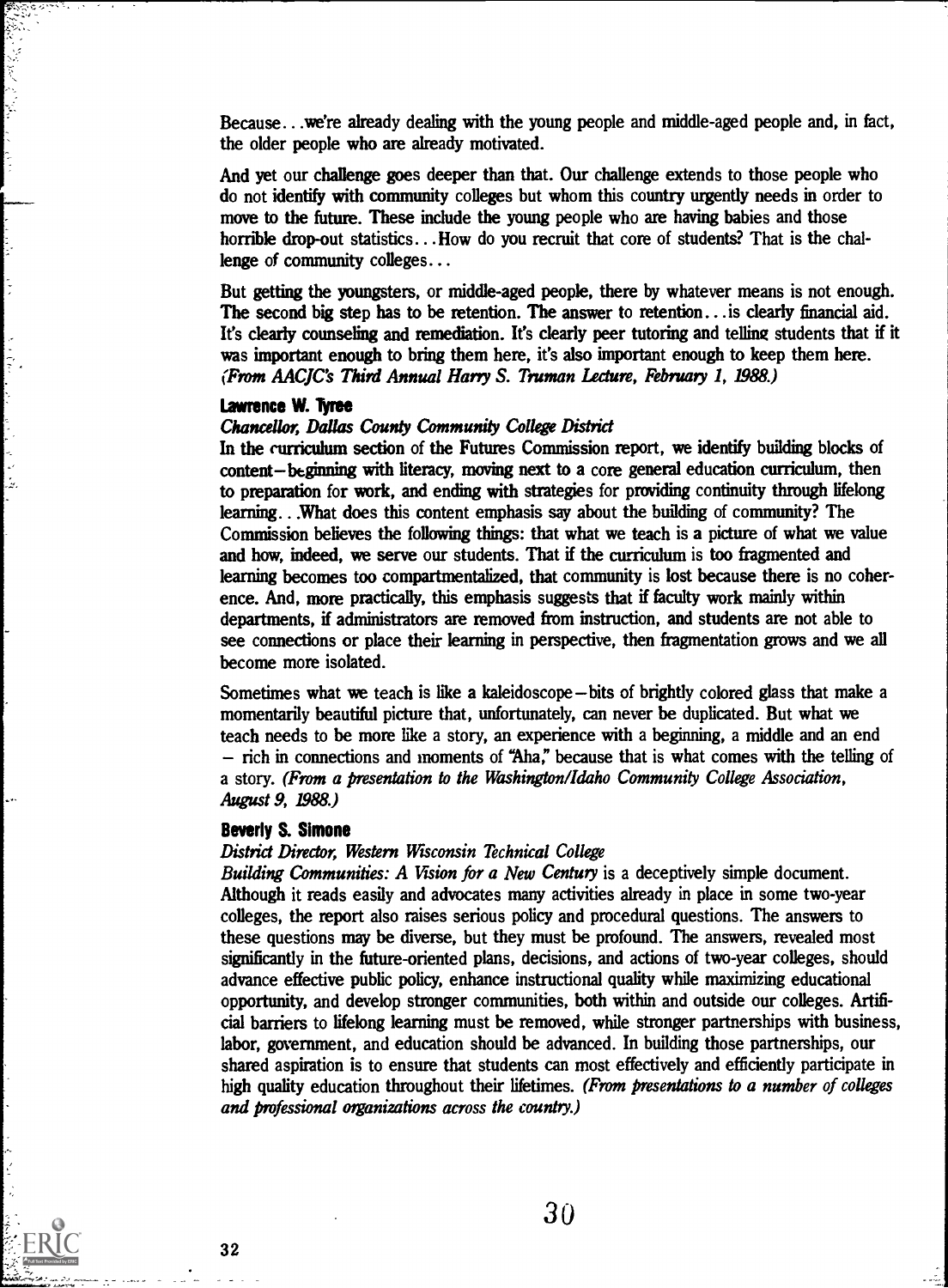#### University of California, Berkeley

**K. Patricia Cross**<br>
University of Ca.<br>
If community co<br>
and practitioners<br>
we understand hexpertise for col<br>
classroom teach<br>
sensitivity, insigl<br>
to learn a partic statistics, or con<br>
immediate information<br>
much of what If community college teachers are to establish their distinction as knowledgeable scholars and practitioners about the educative processes of teaching and learning, it is important that we understand how classroom research can serve as one avenue to carving out this area of expertise for community colleges... Classroom research is the systematic observation by classroom teachers of student's learning as it takes place in their classrooms. It calls for sensitivity, insight, and knowledge of the problems encountered by students as they attempt to learn a particular subject matter. It does not call for sophisticated research design, statistics, or complex analysis of data. The purpose of classroom research is to provide immediate information and insight about the effectiveness of instruction-in short, about how much of what is taught is being learned. The premise of classroom research is that as teachers become aware of the impact of their own teaching on students' learning, they can make appropriate modifications while learning is in progress...

If we as educators are in the business of educating students, then the effectiveness of our colleges must be judged by how well students are learning. Everyone who works in a community college is charged with contributing to an environment that is conducive to learning, but the major responsibility for teaching so as to cause learning lies with community college teachers. (From a speech to the Conference on Institutional Effectiveness in the Community College, sponsored by the League for Innovation in the Community College, July 18, 1988.)

#### Marvin Feldman

しょうえ

#### President, Fashion Institute of Technology

There is no question that community colleges should continue to offer excellent technical and career-related programs...But I think it's increasingly evident that job training alone is not enough for the students of today and tomorrow. We cannot afford to ignore broader educational goals. To do so is to fail in our responsibility to our students, to compromise our integrity and to seriously limit our value to our communities and the nation. The vocational function of the community and technical colleges is indeed essential, but it must not be isolated from its larger context-the social, political, economic, technological, historical, cultural and  $-$  not least-ethical and moral-forces that in large part determine the nature of work, and the meaning of work, for each of us. Education must provide students with not just skills, but an appreciation of the connections between what they learn and how they live.

I think we must help our students to become not just trained workers but educated citizens who are full and responsible participants in society...citizens who think clearly and critically about the issues that affect their lives, who are knowledgeable about the world beyond their own back yard, who can communicate and cooperate with others. I hope we can help them to be citizens who not only find fulfilling work but lead fulfilling lives after work. And I believe it would be a glorious achievement if we could help each of them to become the kind of citizen who reveres the human heritage and works to realize the common goals that bind together every person on our small and fragile planet. (From a speech to the Annual Vocational Conference, University of Nebraska, August 8, 1988.)

31

 $33/34$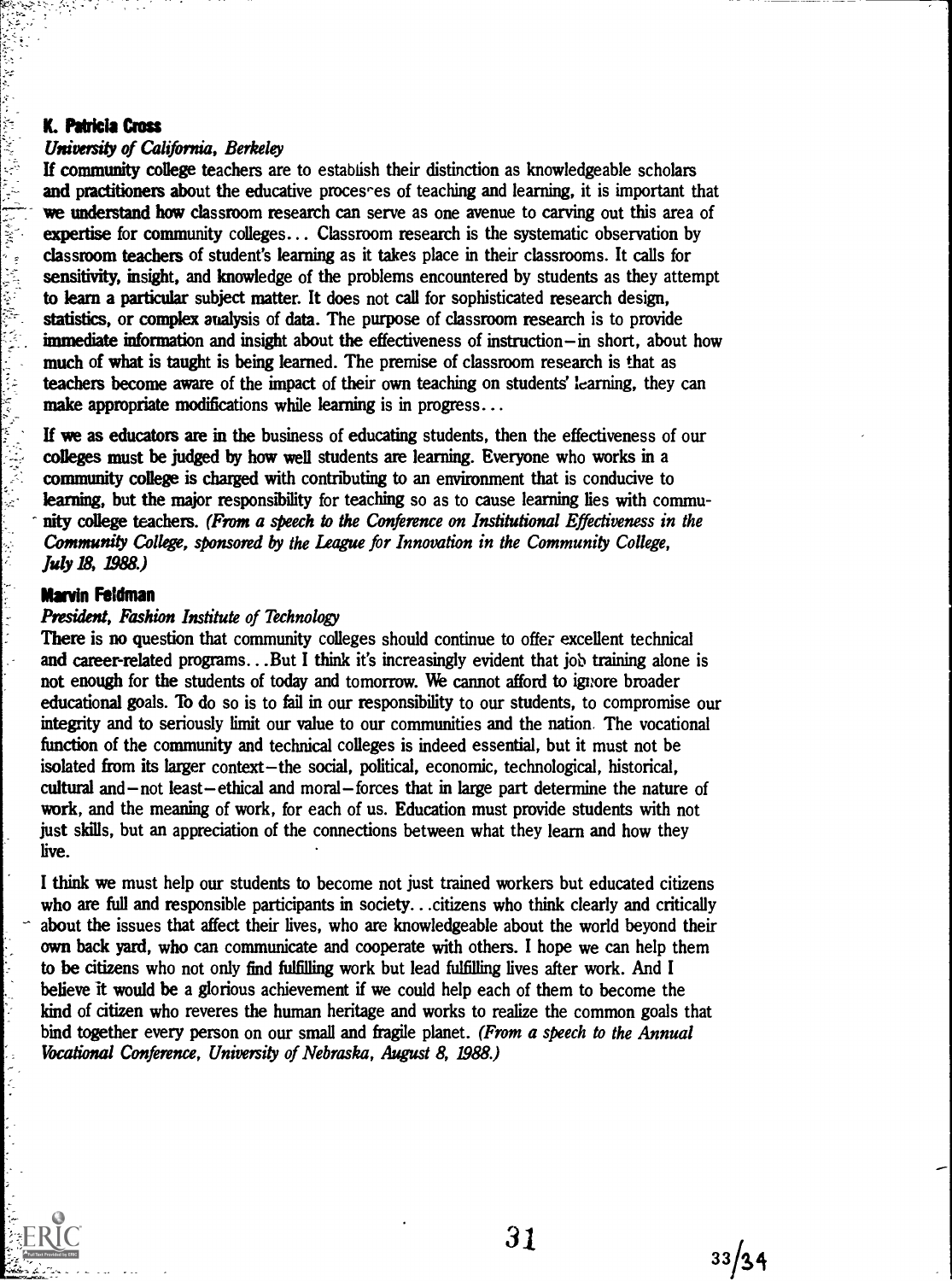## BUILDING COMMUNITIES: RESOURCES

#### PUBUCATIONS

经营费

t, Ņ Provided below are references to selected publications which offer diverse perspectives on a variety of issues addressed in the report of the Commission on the Future of Community Colleges. The list is by no means comprehensive, and interested individuals are strongly encouraged to pursue other sources of research and guidance.

- Adelman, Clifford (ed.). Assessment in American Higher Education. Washington, DC: Department of Education, 1986.
- Adelman, Clifford (ed.). Performance and Judgment: Essays on Principles and Practice in the Assessment of College Student Learning. Washington, DC: Department of Education, 1988.
- Armes, Nancy. "The Future of the Community College: Premises, Prior Questions, and Implications for Innovation." In Terry O'Banion (ed.), *Innovation in the Community College*. New York: MacMillan Publishing Co., in press.
- Astin, Alexander W. "Competition or Cooperation? Teaching Teamwork as a Basic Skill," Change, 19:5, September/October, 1987, 12-19.
- Boyer, Ernest L. College: The Undergraduate Experience in America. New York: Harper and Row, 1987.
- Butts, Freeman R. The Morality of Democratic Citizenship: Goals jor Civic Education in the Republic's Third Century. Calabasas, CA: Center for Civic Education, 1988.
- Commission on Minority Participation in Education and American Life. One-Third of a Nation. Washington, DC: American Council on Education and Education Commission of the States, May, 1988.
- Commission on Small and/or Rural Community Colleges. Small-Rural Community Colleges. Washington, DC: AACJC, 1988.
- Committee for Economic Development. *Children in Need*. New York: Committee for Economic Development, 1987.
- Cross, K. Patricia and Angelo, Thomas. Classroom Techniques: A Handbook for Faculty. Ann Arbor: University of Michigan, NCRIPTAL, 198E.
- Delco, Wilbehnina. "Access Plus Quality: The Formula for Student Success?' The Third Annual Harry S. Truman Lecture. Washington, DC: AACJC, 1988.
- Education Commission of the States and The State Higher Education Executive Officers. Focus on Minorities: Trends in Higher Education Participation and Success. Denver: Education Commission of the States, 1987.
- Education Commission of the States and The State Higher Education Executive Officers. Focus on Minorities: Synopsis of State Higher Education Initiatives. Denver: Education Commission of the States, 1987.
- Fryer, Thomas W., Jr. "Governance in the High-Achieving Community College." In Terry O'Banion (ed.), Innovation in the Community College. New York: MacMillan Publishing Co., in press.
- Hann, Russell and Tolle-Burger, Lynn. Doing Business With Business: A Handbook jor Colleges Planning to Serve Commerce and Industry. Washington, DC: AACJC, 1988.
- Hodgkinson, Harold L. All One System: Demographics of Education, Kindergarten through Graduate School. Washington, DC: Institute for Educational Leadership, Inc., 1985.
- Hutchings, Pat, and Elaine Reuben, "Faculty Voices on Assessment," Change, 20:4 July/August, 1988, 48-55.
- Johnston, William B. Workforce 2000: Work and Workers for the 21st Century. Indianapolis: Hudson Institute, 1987.
- Mathews David. The Promise of Dem. .. acy. Dayton, OH: Kettering Foundation, 1988.

Miami-Dade Community College. Window on Learning.  $1/2$ " videotape available for \$50.00 (includes postage and handling) from Product Development & Distribution, Miami-Dade Community College, 11011 S.W. 104 Street, Miami, Florida 33176.

- O'Banion, Terry (ed.). *Innovation in the Community College*. New York: MacMillan Publishing Co., in press.
- Palmer, Parker J. "Community, Conflict, and Ways of Knowing," Change, 19:5, September/Oc..., ber, 1987.

Parnell, Dale. The Neglected Majority. Washington, DC: AACJC Community College Press, 1985.

- Richardson, Richard C. and Bender, Louis W. Fostering Minority Access and Achievement in Higher Education. San Francisco: Jossey-Bass, 1987.
- Roueche, John E. and Baker, George A. III. Access and Excellence. Washington, DC: AACJC Community College Press, 1987.
- Roueche, John E., Baker, George A. III, and Roueche, Suanne D. "Open Door or Revolving Door?" AACJC Journal, April/May, 1987, 22-26.

Prepared by Kay M. McClenney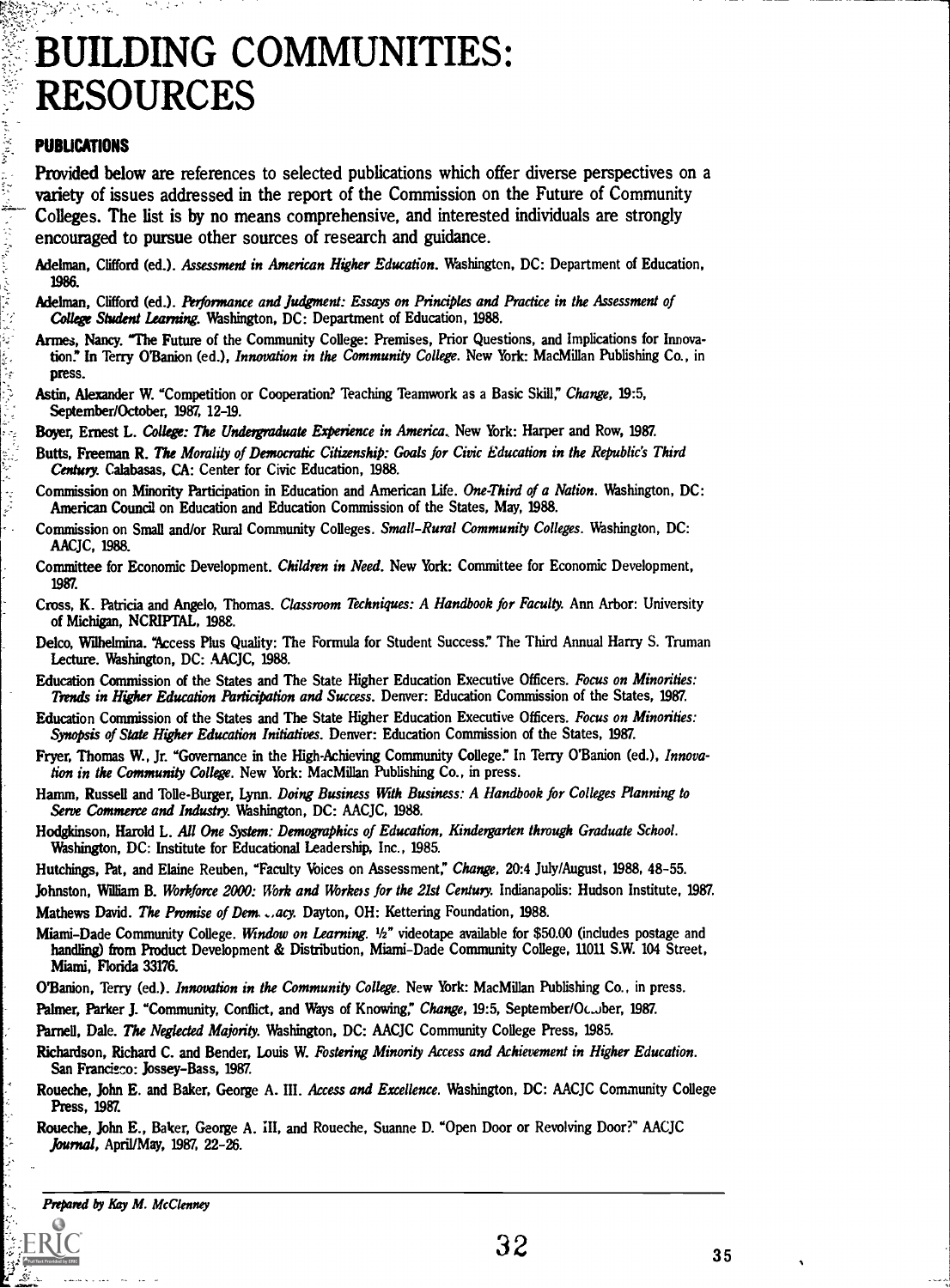- Study Group on the Conditions of Excellence in American Higher Education. Involvement in Learning. Washington, DC: National Institute of Education, 1984.
- Urban Community Colleges Commission. Minorities in Urban Community Colleges: Tomorrow's Students Today. Washington, DC: AACJC, 1988.
- Wattenbarger, James L. and Mercer, Sherry L. Financing Community Colleges 1988. Washington, DC: AACJC, 1988.
- Whipple, William R. "Collaborative Learning," AAHE Bulletin, 40:2, October, 1987, 3-7.

#### OTHER RESOURCES

- AACJC 69th Annual Convention, March 29-April 1, 1989, Washington, DC. The convention theme is "Building for a New Century." Curriculum tracks and content sessions will address major issues in the Building Communities report; and a general session will highlight follow-up work by the Commission and AACJC. For information, contact the Office of Professional Services, AACJC, One Dupont Circle N.W., Suite 410, Washington, DC 20036-1176 or call (202) 293-7050.
- Commisson on the Future of Community Colleges, Dr. Nancy Armes, Executive Director, do Dallas County Community College District, 701 Elm, Suite 520, Dallas, TX 75202. (214) 746-2062. For assistance with requests for speeches or program presentations by members of the Futures Commission.
- Commission on the Bicentennial of the U.S. Constitution, 808 17th St. NW Washington, DC 20006. (202) 653- 5174. For information on campus programs and competitive grants focused on Constitutional issues and civic literacy.
- Council for the Advancement of Citizenship (CAC), Diane U. Eisenberg, Executive Director, 1724 Massachusetts Ave. Suite 300, Washington, DC 20036. (202) 857-0580. CAC is a citizenship education information clearinghouse offering publications, conferences, resources and other civic literacy services to members.
- The League for Innovation in the Community College, Don Doucette, Associate Direcor and Editor, 25431 Cabot Road, Suite 203, Laguna Hills, CA 92653. (714) 855-0710. For information about Leadership Abstracts, a new publication produced jointly by the League and the University of Texas Community College Leadership Program, with support from the W.K. Kellogg Foundation.
- National Institute for Staff and Organization Development (NISOD), Dr. Suanne Roueche, Director, Education Building 348, University of Texas, Austin, TX 78712. (512) 471-7545. For information regarding subscriptions to Innovation Abstracts, registration for the 1989 NISOD Conference on Teaching Excellence, and/or NISOD membership.
- National Issues Forums (NIF), 100 Commons Rd. Dayton, OH 45459. NIF is a nationwide discussion program on critical public policy issues. Each year these issue discussion guides are prepared to serve as the basis for community forums and study circles convened by community colleges and other community-based educational and civic groups. For information contact Dr. Jon Rye Kinghorn, National Issues Forum Coordinator, 1-800-433-7834.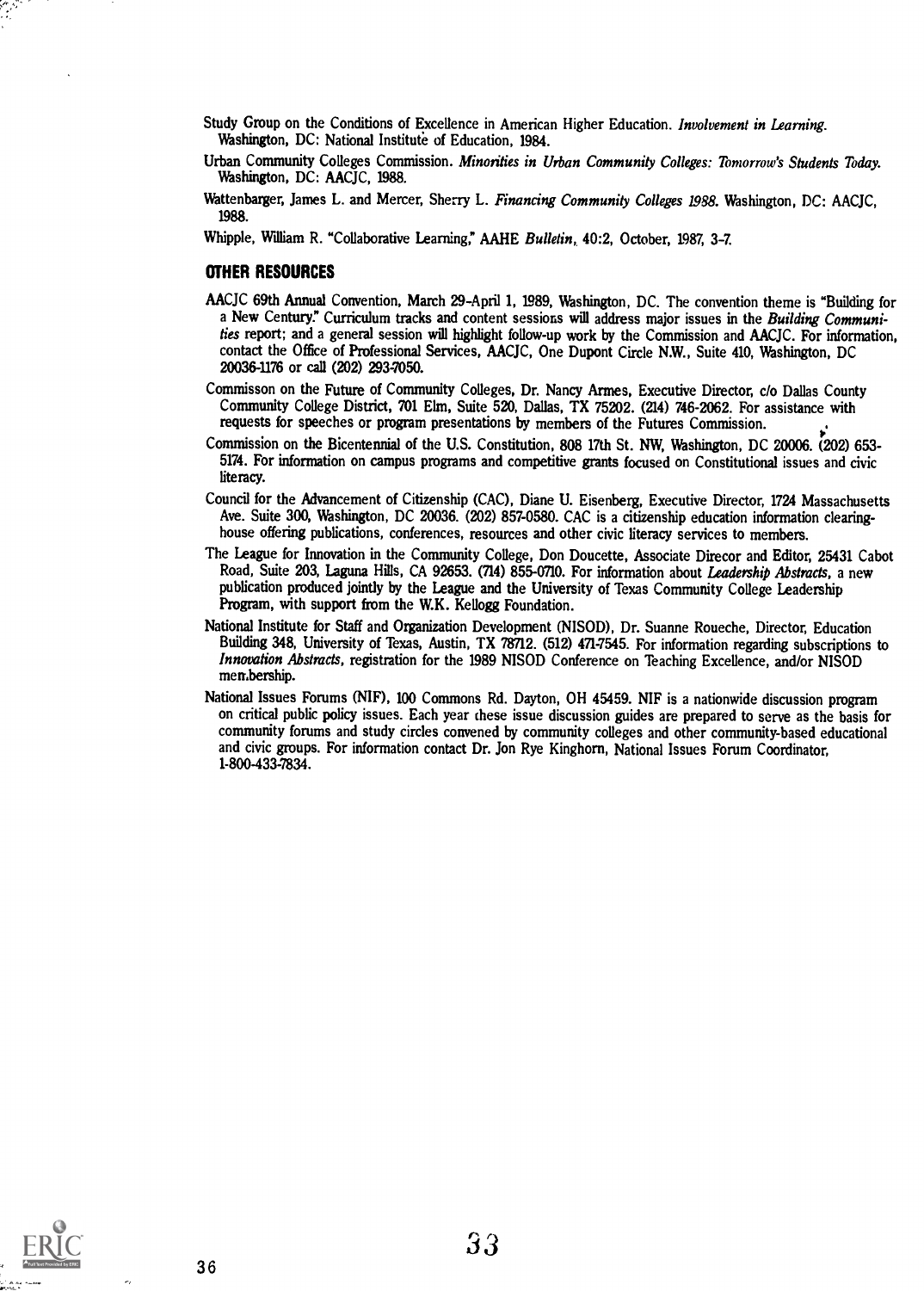### Plan Now to Attend the 69th Annual AACJC Convention



# Building For A New Century

March 29-April 1, 1989 Washington, D.C.

The annual meeting of the American Association of Community and Junior Colleges is the largest professional development meeting for community college leaders. This year's convention program will be based on five categories of professional growth curriculum tracks highlighted in the Futures Commission report, Building Communities: A Vision For A New Century. These curriculum tracks are:

- **Institutional Issues**
- **Partnerships for Learning**
- Curriculum and Instruction: From Literacy to Lifelong Education
- **The Classroom and College as Community**
- $\blacksquare$  Connections Beyond the College

For registration information, contact Wenda Tucker, AACJC Business Office, (202) 293-7050.

American Association of Community and Junior Colleges